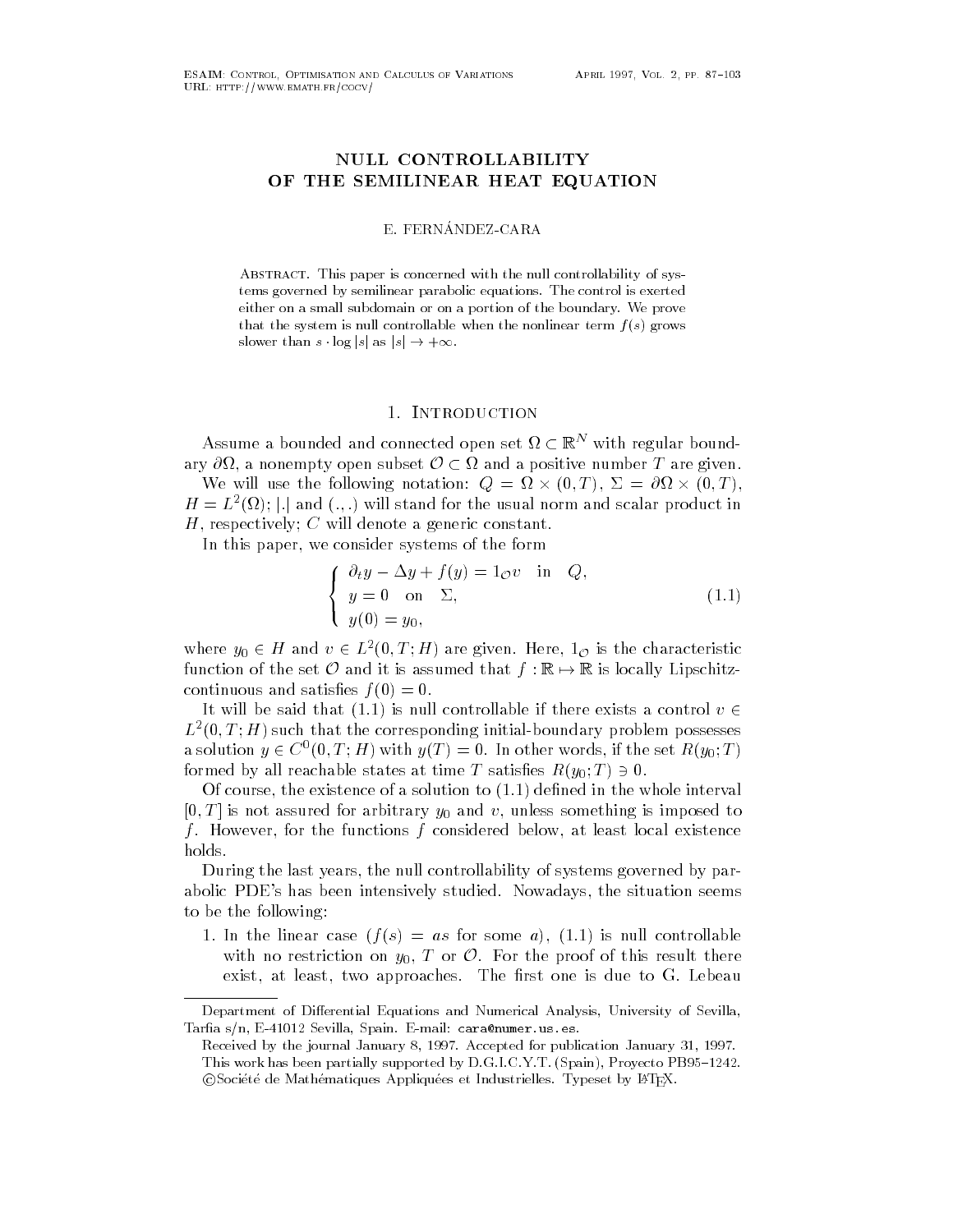and L Robbiano It connects null connects numerically to the observability to the observability to the observability to the observability to the observability to the observability to the observability to the observability through  $\mathcal{O}\times (0,T)$  of the solutions to the adjoint system

$$
\begin{cases}\n-\partial_t \varphi - \Delta \varphi + a\varphi = 0 & \text{in} \quad Q, \\
\varphi = 0 & \text{on} \quad \Sigma, \\
\varphi(T) = \varphi^0\n\end{cases}
$$
\n(1.2)

i.e. to the fact that, for some  $C$  only depending on  $\Omega, \, \mathcal O$  and  $T,$  one has

$$
|\varphi(0)|^2 \le C \iint_{\mathcal{O} \times (0,T)} |\varphi|^2 \qquad \forall \varphi^0 \in H. \tag{1.3}
$$

In the particular case a proof of  $\mathbf{r}$  and  $\mathbf{r}$  are proof of of other case as  $\mathbf{r}$  $[9]$ .

A second approach, due to A. V. Fursikov and O. Yu. Imanuvilov, is based on some global Carleman's inequalities that can be deduced for the solutions to the solutions to the solutions of  $\mathcal{M}$ can be applied to quite general linear parabolic problems and provides and y such that yT such that yT is of minimal norm see  $\mathcal{A}$ It will be revisited below, in section 5.

2. When  $f$  is sublinear at infinity, i.e.

$$
|f(s)| \le C|s| + C,\tag{1.4}
$$

 $\mathcal{S}$  is a given on the controllable with nucleon  $\mathcal{S}$  $\mathcal O$ . This is due to O. Yu. Imanuvilov (see [6]). The argument uses a fixed-point reformulation of the problem and the null controllability properties of linear problems The assumption leads to suitable uniform estimates and allows to apply Schauder's theorem.

 In general when f is superlinear at innity is not null control lable. Indeed, recall that when  $f(s) = -s \cdot (\log |s|)^r$   $(r > 1)$  blow-up phenomena may occur. Even when f has "the good sign", null controllability may fail. More precisely, when

$$
C|s|^{r+1} - C \le f(s) \cdot s \le C|s|^{r+1} + C \qquad (r > 1)
$$

and  $y_0\neq 0,$  there exists  $T_0>0$  such that, if  $T< T_0, \, (1.1)$  is not null controllable however under this assumption on f  $\mathcal{N}(t)$  . This assumption on f  $\mathcal{N}(t)$ that, for all  $y_0 \in H$ , (1.1) is null controllable whenever  $T > T_1$ ; see [5] and

Hence, the natural question is: What happens if  $|f(s)|$  grows faster than s but slower than all  $|s|^r$   $(r > 1)$  as  $|s| \to \infty$  ?

We are also interested in questions of this kind for systems controlled on a portion of the boundary. More precisely, let  $\gamma$  be a nonempty open subset of - and let us put in the set us put in the set us put in the set us put in the set us put in the set us put

$$
\Gamma = \partial \Omega \setminus \gamma.
$$

For each  $h \in L^2(\Sigma)$ , we consider the parabolic problem

$$
\begin{cases}\n\partial_t y - \Delta y + f(y) = 0 & \text{in } Q, \\
y = 1_\gamma h & \text{on } \Sigma, \\
y(0) = y_0,\n\end{cases}
$$
\n(1.5)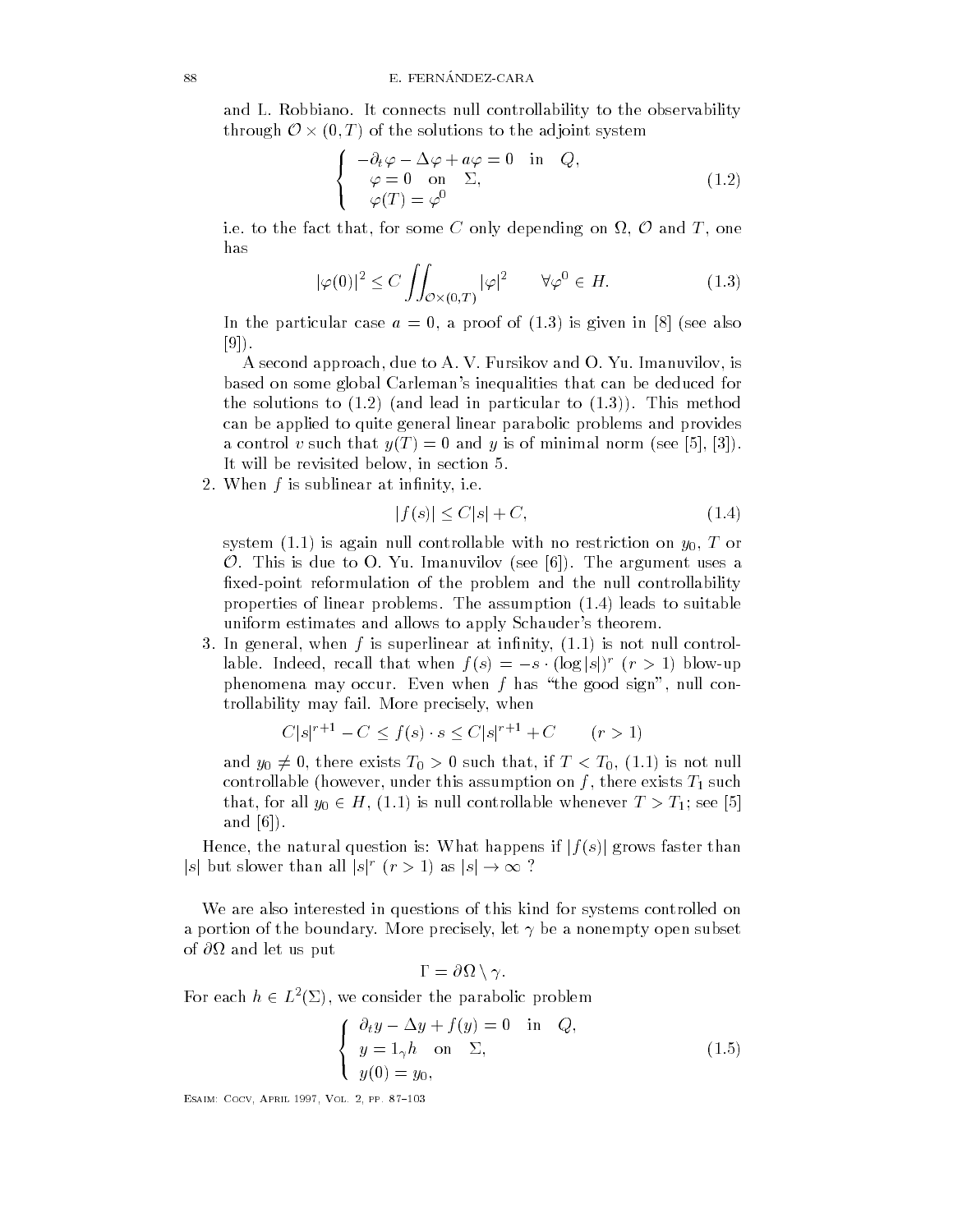where f is as before and is the characteristic function of  $W$ that is null controllable if there exists h such that the corresponding initial-boundary problem possesses a solution  $y \in C^{\infty}(0,T;H)$  satisfying  $\sim$ 

 $\mathcal{A}$ s for system of a global solution to always  $\mathcal{A}$  and always  $\mathcal{A}$  and always  $\mathcal{A}$ assured Moreover the sense in which a function  $M$  can solve  $\mathcal{A}$ specified for general  $h\in L^2(\Sigma)$ . Nevertheless, we will work with appropriate functions  $f$  and we will find control functions  $h$  which are regular enough to guarantee that can be solved at least in the usual weak sense

 $\mathbf{A}$  is null condition and controllable controllable controllable controllable controllable controllable controllable controllable controllable controllable controllable controllable controllable controllable controll also for the case of Neumann boundary controllability of Neumann boundary controllability of Neumann boundary c that for superlinear nonlinearities is not null controllable in general Consequently, it is also natural to study the case in which  $|f(s)|$  grows superlinearly but slower than all  $|s|^r$ .

#### s, in main results and some remarks.

in the paper we prove that systems is a system of the system of the system of the system of the system of the s when  $y_0 \in C^0(\Omega)$  and the behavior of  $f(s)$  as  $|s| \to \infty$  is, at most, almost critical. More precisely, one has:

THEOREM 2.1. Assume  $f: \mathbb{K} \mapsto \mathbb{K}$  is locally Lipschitz-continuous,  $f(0) = 0$ and

$$
\lim_{|s| \to \infty} \frac{f(s)}{s \cdot \log|s|} = 0. \tag{2.1}
$$

Also, assume that  $y_0 \in C^\circ(\Omega)$ . Then system (1.1) is null controllable.

Theorem T.T. Chaol me assumptions of theorem will successfully to hand controllable. More precisely, there exists  $h$ , with

 $1_{\gamma}h \in L^2(0,T;H^{\nu/2}(\partial\Omega))\cap L^{\infty}(\Sigma),$ 

such that the corresponding system  $(1.5)$  possesses at least one solution

$$
y \in L^2(0, T; H^1(\Omega)) \cap C^0(0, T; H) \cap L^\infty(Q)
$$

satisfying your control of the same of the same of the same of the same of the same of the same of the same of

REMARKS.

 Assumption can be slightly weakened Indeed from the proofs in sections 3 and 4, we see there exists a positive constant  $\varepsilon = \varepsilon(\Omega, \mathcal{O}, T)$  such that theorems  $2.1$  and  $2.2$  still hold when

$$
|f(s)| \le \varepsilon |s| \cdot \log |s| \quad \text{for large } |s|.
$$

On the other hand, the requirement  $y_0 \in C^\infty(\Omega)$  is unnecessary in practice.  $\Omega$  is such the function function function function function function function function  $\Omega$ are such that, when  $v = 0$ , system (1.1) possesses a solution  $y \in C^{\infty}(0,\delta;H)$ which satisfies  $y(\delta) \in C^{\circ}(\Omega)$ . This happens for all  $y_0 \in H$  and for all functions  $f$  as in theorems 2.1 and 2.2, as a consequence of the regularizing  $effect.$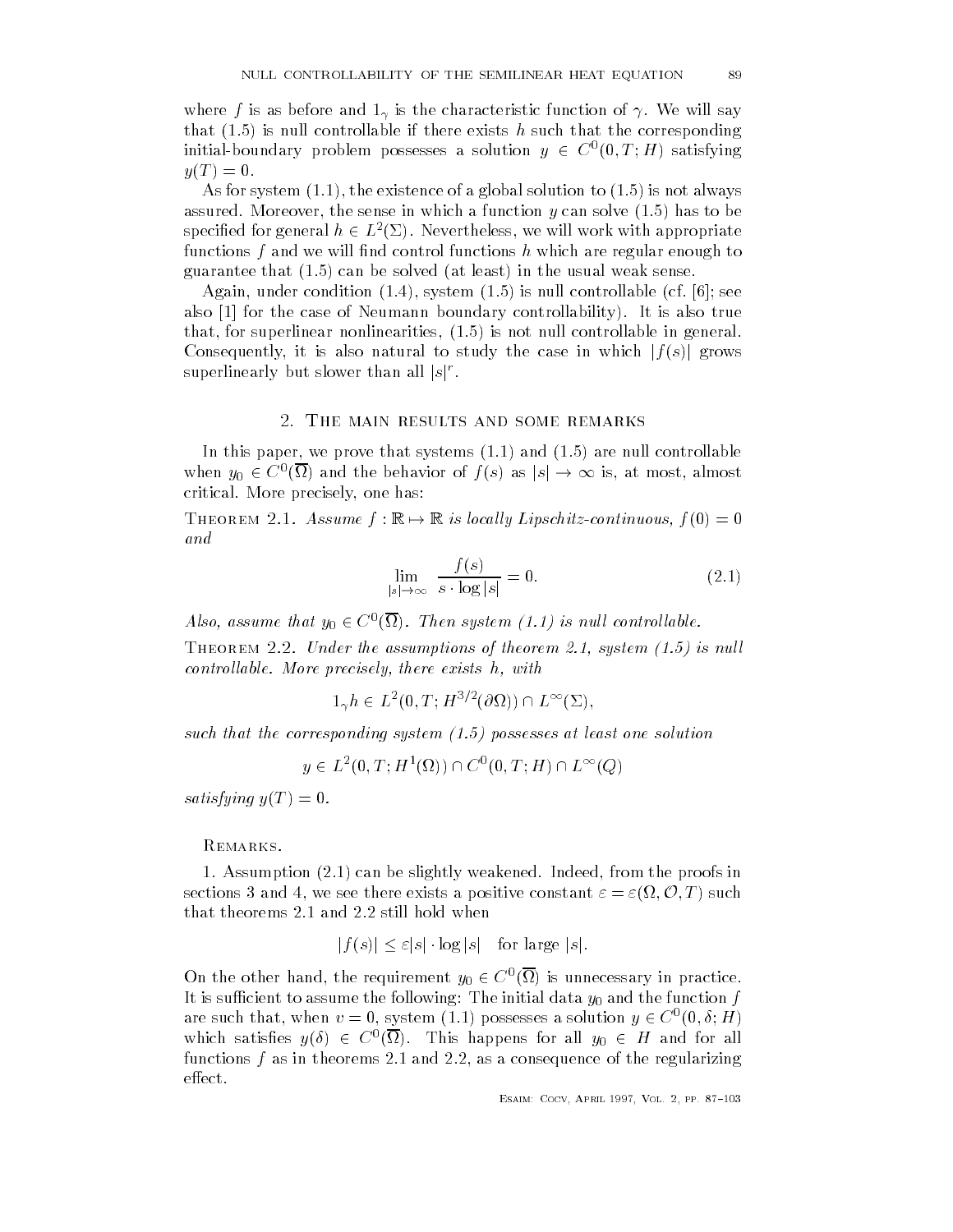2. We are dealing with quasi-optimal assumptions: recall again that, for  $f(s) = \pm |s|^{r-1} s$   $(r > 1)$ , systems (1.1) and (1.5) are not null controllable in general. Also, recall that blow-up may occur for  $f(s) = -s \cdot (\log |s|)^r$ .

3. Theorems 2.1 and 2.2 hold for more general problems. Thus, one can replace  $-\Delta$  by a general linear elliptic operator A, with

$$
Ay = -\partial_i(a_{ij}(x)\partial_j y) + \partial_i(b_i(x)y) + c(x)y.
$$

In this case the coefficients have the aig must have the aig must have the aig must have the aig must have the aig must have the aig must have the aig must have the aig must have the aig must have the aig must have the ai satisfy the usual ellipticity condition. The nonlinear term can also be of the form  $f(x, t, y)$ , with  $f: Q \times \mathbb{R} \mapsto \mathbb{R}$  being a Caratheodory function satisfying for instance  $\mathbf{r}$ 

$$
f(x, t, 0) \equiv 0
$$
,  $s \mapsto f(x, t, s)$  is locally Lipschitz

$$
\lim_{|s| \to \infty} \frac{f(x, t, s)}{s \cdot \log |s|} = 0 \quad \text{uniformly in } (x, t) \in Q.
$$

Furthermore a non-vanishing additional term  $\mathbf{f}$  and  $\mathbf{f}$  and  $\mathbf{f}$  and  $\mathbf{f}$  and  $\mathbf{f}$  and  $\mathbf{f}$  $\mathbf 1$  in the equations in the above results will still be true results will still be true  $\mathbf 1$ provided F is sufficiently small near  $t = T$ . For instance, it will suffice to have

$$
\iint_Q F(x,t)^2 e^{\frac{1}{(T-t)^2}} < +\infty.
$$

Let us also mention that, for semilinear parabolic equations of higher order, similar results can be obtained

4. By adapting the arguments in sections 3 and 4, one is led to a new proof of known local results These must hold for arbitrary locally Lipschitz functions for a satisfying function for the interest of interest  $\mathcal{A}$  is given the exists of  $\mathcal{A}$  $\delta = \delta(\Omega, \mathcal{O}, T, f) > 0$  such that, for every  $y_0 \in C^0(\Omega)$  with  $||y_0||_{C^0} \leq \delta$ , a control  $v \in L^2(0,T;H)$  can be found such that the corresponding problem (1.1) possesses a solution  $y \in C^{\infty}(0,T;H)$  which satisfies  $y(T) = 0$  (compare with the local results in the local results in  $\mathbf{I}$  results in  $\mathbf{I}$  results in  $\mathbf{I}$ 

sistem (in the set  $\{f:Y\}$  is approximately controllable in Herman  $\{f:Y\}$  in the set  $\{f:Y\}$ formed by all reachable states at time  $T$  is dense in  $H$ . It has been proved in the under condition of the under condition  $\mathbf{r}$  and  $\mathbf{r}$  approximately controllable controllable controllable controllable controllable controllable controllable controllable controllable controllable controllab with no restriction on  $y_0, T$  or  $\mathcal O$ . However, to our knowledge, the approximate controllability of under assumption is an open question A similar remark concerning the approximate controllability of system  $(1.5)$ can be made

#### y, Ind ricout of the boundary controllability results

In this section, we prove theorem 2.2. We will first consider the case in which, for instance, f is  $C^+$  in the open interval  $(-1,1)$  and  $y_0 \in C^{\sigma,\rho}(\Omega)$ for some  $\beta \in (0,1)$ . We will use the standard norm in  $C^{\sigma,\rho}(\Omega)$ , given as follows

$$
||z||_{\infty} + [z]_{\beta} := ||z||_{\infty} + \sup_{\overline{\Omega}} \frac{|z(x) - z(x')|}{|x - x'|^{\beta}}
$$

Under these assumptions were going to rewrite the contract of the contract of the contract of the contract of th equality  $y(T) = 0$  as a fixed-point equation in the Banach space  $Y = L^{-1}(Q)$ . esant a component and provided the component of the component of the component of the contract of the contract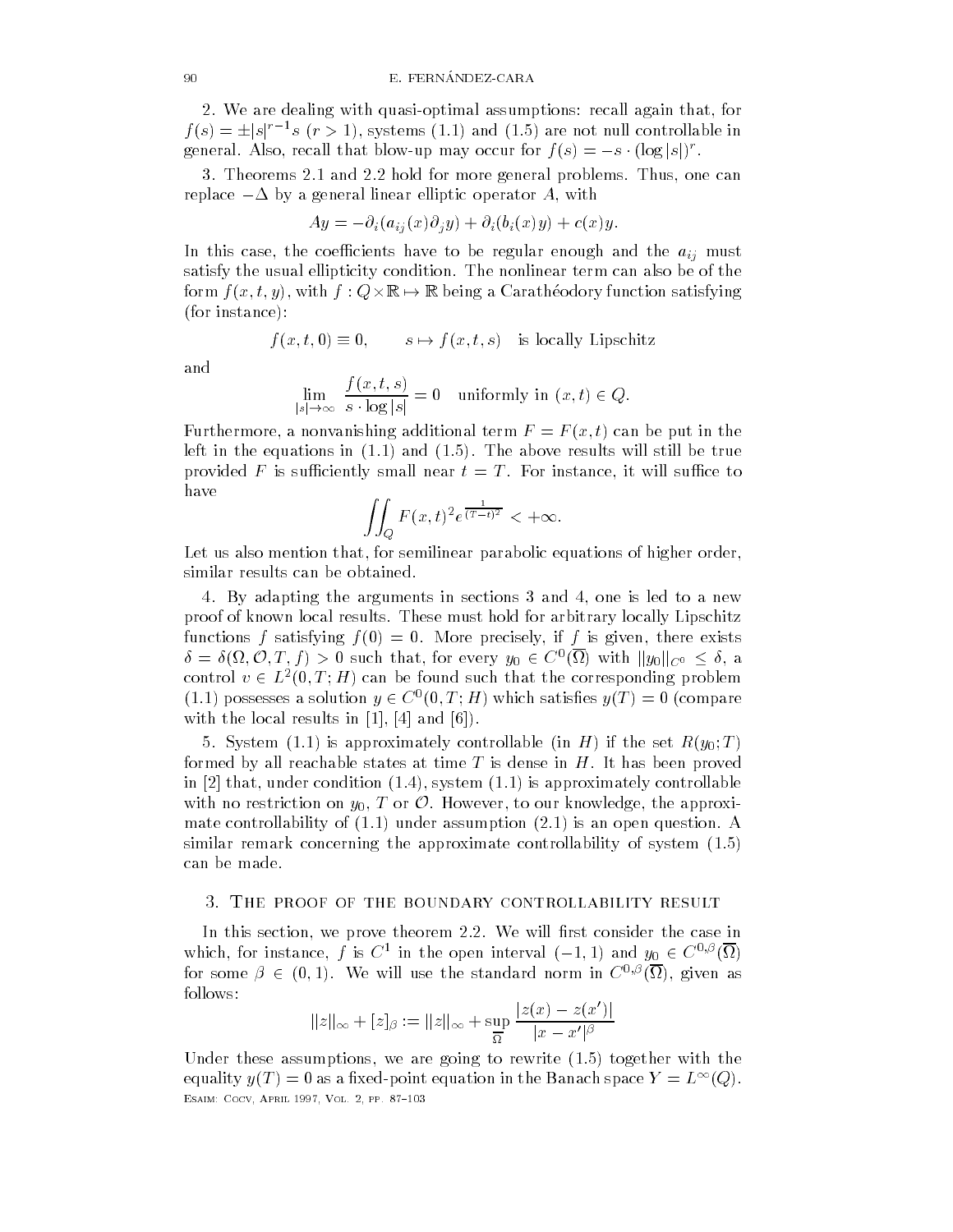Then using  $\mathbf{u}$  and some species of linear parabolic equations of linear parabolic equations of linear parabolic equations of linear parabolic equations of linear parabolic equations of linear parabolic equations of l we will see that Schauder's theorem can be applied.

Arguments of this kind have already been used in this and other similar contexts see a see see  $\sim$  1 contexts see a since f is not necessarily globally globally globally globally globally globally globally globally globally globally globally globally globally globally globally globally globa Lipschitz, one sees that the range of the mapping arising in the fixed-point formulation is not bounded (this is also the case for the questions considered in Thus the methods in and cannot be directly applied and some extra work has to be made

Let us put

$$
g(s) = \begin{cases} \frac{f(s)}{s} & \text{for } s \neq 0, \\ f'(0) & \text{at } s = 0. \end{cases}
$$
 (3.1)

Then in view of assumption and in view of assumption of assumption of a state  $\mathbf{v}$ 

$$
\forall \delta > 0 \quad \exists C_{\delta} \quad \text{such that} \quad |g(s)| \le C_{\delta} + \delta |\log|s|| \quad \forall s \in \mathbb{R}.
$$
 (3.2)

For each  $y \in Y$ , we consider the following null controllability problem

$$
\begin{cases}\n\partial_t u - \Delta u + g(y)u = 0 & \text{in } Q, \\
u = 1_\gamma h & \text{on } \Sigma, \\
u(0) = y_0, \quad u(T) = 0,\n\end{cases}
$$
\n(3.3)

where the state equation is linear A solution is linear A solution under  $\mathcal{A}$  solution under  $\mathcal{A}$ obtained by adapting the method of A.V. Fursikov and  $O.Yu$ . Imanuvilov  $\mathcal{M}$  and the construction of  $\mathcal{M}$  and  $\mathcal{M}$  and  $\mathcal{M}$  and  $\mathcal{M}$  and  $\mathcal{M}$  and  $\mathcal{M}$  and  $\mathcal{M}$  and  $\mathcal{M}$  and  $\mathcal{M}$  and  $\mathcal{M}$  and  $\mathcal{M}$  and  $\mathcal{M}$  and  $\mathcal{M}$  and  $\mathcal{M}$  and  $\mathcal{M$ 

a) we introduce  $z = z(\cdot, y)$ , with

$$
\begin{cases}\n\partial_t z - \Delta z + g(y)z = 0 & \text{in} \quad Q, \\
z = 0 & \text{on} \quad \Sigma, \\
z(0) = y_0.\n\end{cases}
$$
\n(3.4)

b) We fix a function  $\theta \in C^{\infty}(0,T)$  such that  $\theta(t) = 1$  near  $t = 0, \theta(t) = 0$ near  $t = T$  and  $0 \le \theta \le 1$ . Then, we set  $\Lambda(y) = \theta z(\cdot; y) + w(\cdot; y)$ , with  $w(\cdot, y)$  being (together with  $n$ ) the solution furnished by lemma 5.2 to the following problem see below

$$
\begin{cases} \n\partial_t w - \Delta w + g(y)w = -\theta'(t)z(x, t; y) & \text{in} \quad Q, \\ \nw = 1_\gamma h \quad \text{on} \quad \Sigma, \\ \nw(0) = 0, \quad w(T) = 0. \n\end{cases}
$$

Our aim is to find a fixed-point in Y of the mapping  $y \mapsto \Lambda(y)$ . Obviously, if we are able to prove that such a fixed-point exists, theorem 2.2 will have been demonstrated (at least when f is  $C^1$  in  $(-1,1)$  and  $y_0 \in C^{\sigma,\rho}(\Omega)$ ).

First, we will show that the mapping  $y \mapsto \Lambda(y)$  is well defined and, also, that it maps a ball of  $Y$  into itself. We need the following elementary result: LEMMA 3.1. Let  $a \in Y$  and  $z_0 \in L^{\infty}(\Omega)$  be given. Then the linear problem

$$
\begin{cases}\n\partial_t z - \Delta z + a(x, t)z = 0 & \text{in} \quad Q, \\
z = 0 \quad \text{on} \quad \Sigma, \\
z(0) = z_0\n\end{cases}
$$
\n(3.5)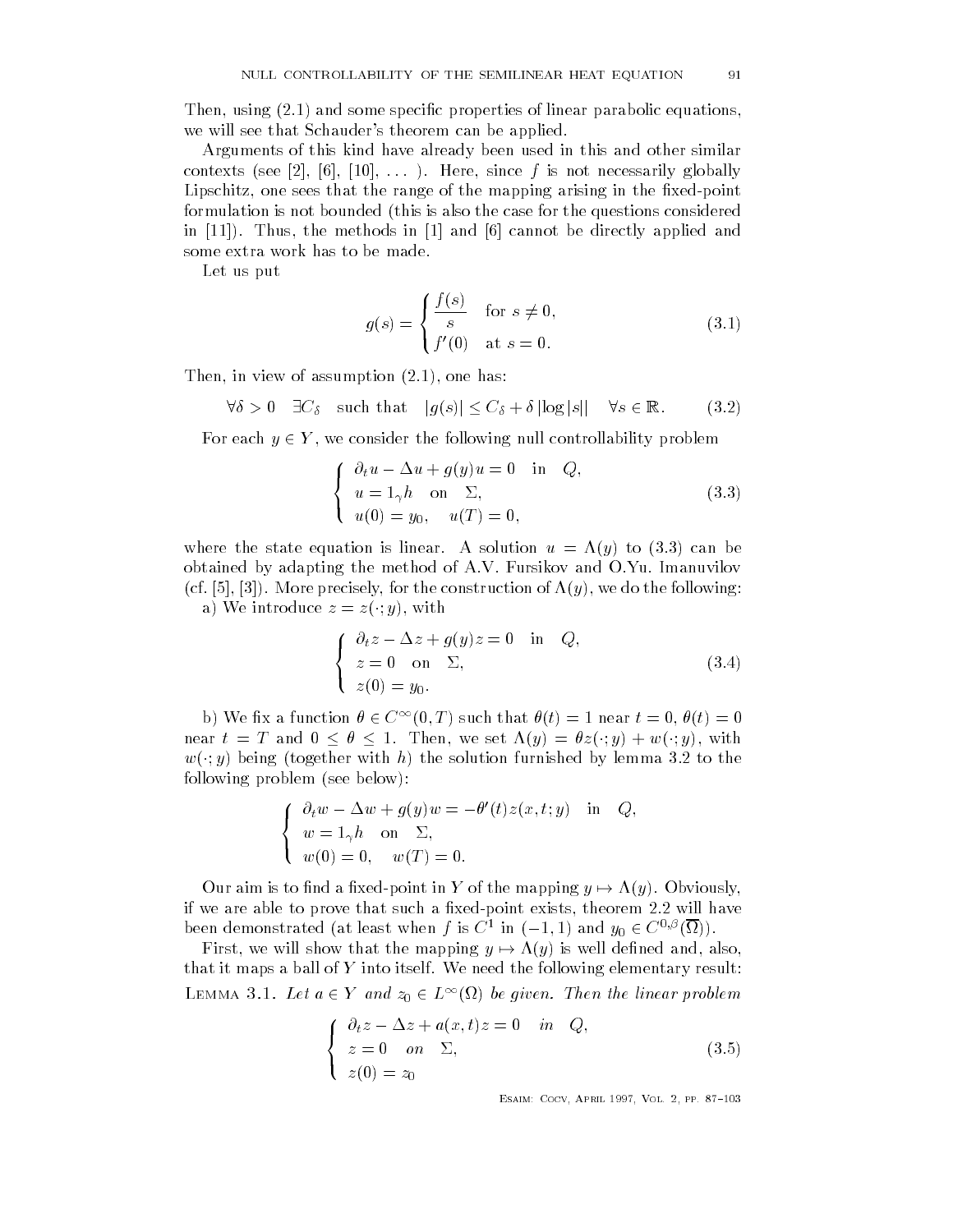possesses exactly one solution  $z \in L^2(0,T;H_0^1(\Omega)) \cap Y$ , with

$$
||z(t)||_{\infty} \le e^{t||a||_Y} ||z_0||_{\infty} \qquad \forall t \in [0, T].
$$
 (3.6)

We will also use the following result, whose proof is given in section 5: LEMMA 3.2. To each couple  $\{a, k\}$ , with  $a, k \in Y$  such that

$$
k=0 \quad \text{for} \quad 0 < t < b \quad \text{and} \quad T-b < t < T,
$$

one can assign a solution  $\{w,h\}$  to the null linear controllability problem

$$
\begin{cases}\n\partial_t w - \Delta w + a(x, t)w = k(x, t) & \text{in } Q, \\
w = 1_\gamma h & \text{on } \Sigma, \\
w(0) = 0, \quad w(T) = 0,\n\end{cases}
$$
\n(3.7)

in such a way that

$$
w \in L^{2}(0, T; H^{2}(\Omega)) \cap Y, \quad \partial_{t} w \in L^{2}(Q), \tag{3.8}
$$

$$
1_{\gamma}h \in L^{2}(0,T;H^{3/2}(\partial\Omega)) \cap L^{\infty}(\Sigma)
$$
\n(3.9)

and

$$
||w||_{L^{2}(0,T;H^{2}(\Omega))} + ||\partial_{t}w||_{L^{2}(Q)} + ||w||_{Y} \leq e^{C(1+||a||_{Y})}||k||_{Y}.
$$
 (3.10)

Here the constant  $\mathbf{F}$  and but not on the constant  $\mathbf{F}$ 

REMARK. Lemma  $3.2$  will also be used in section 4, for the proof of theorem 2.1. It remains true under more general conditions on  $k$ .

From lemmas 3.1 and 3.2, it is clear that  $y \mapsto \Lambda(y)$  is a well defined mapping from  $Y$  into itself. Moreover, one has

$$
\|\Lambda(y)\|_{Y} \le e^{C(1+\|g(y)\|_{Y})} \|y_0\|_{\infty} \qquad \forall y \in Y,
$$
\n(3.11)

where  $\sim$  can only depend on  $\sim$  , which is and the second one sees and the set that " maps a ball BR of Y into itself and the transfer of the transfer of the transfer of the transfer of the

It is clear that  $y \mapsto \Lambda(y)$  is a continuous mapping. Let us now prove that, for some  $\alpha \in (0,1)$ , it maps bounded sets in Y into bounded sets in  $C^{(2,2,2)}$  (Q). This will sumce to our purpose, since this space is compactly embedded in Y. Recall that  $C^{\gamma\gamma\gamma\gamma\gamma}(Q)$  is the Banach space formed by all functions  $u \in C^{\infty}(Q)$  such that

$$
[u]_{\alpha,\alpha/2} := \sup_{\overline{Q}} \frac{|u(x,t) - u(x',t)|}{|x - x'|^{\alpha}} + \sup_{\overline{Q}} \frac{|u(x,t) - u(x,t')|}{|t - t'|^{\alpha/2}} < +\infty.
$$

I ne (natural) norm in  $C^{3, \infty}$  (Q) is as follows:

$$
\|u\|_{\alpha,\alpha/2}\,:=\|u\|_Y+[u]_{\alpha,\alpha/2}
$$

We will use the following lemma, which is proved in  $|7|$  (see theorems  $7.1$ and Ch III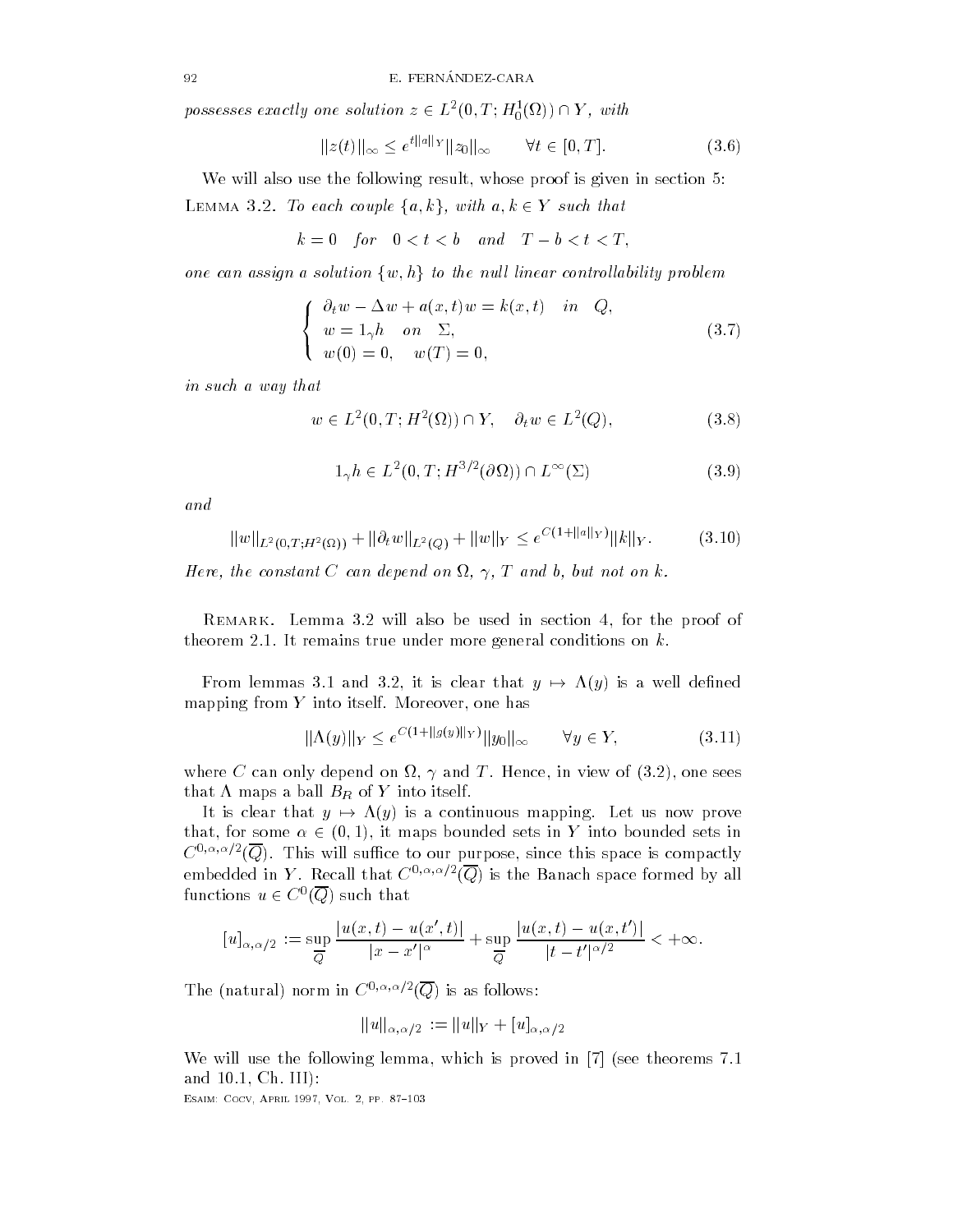LEMMA 3.3. Assume  $a, k \in Y, h \in L^2(0,T;H^{1/2}(\partial\Omega)) \cap L^{\infty}(\Sigma)$  and  $z_0 \in$  $C^{\infty,\nu}(\Omega)$ , where  $\beta \in (0,1)$ . Then the linear problem

$$
\begin{cases}\n\partial_t u - \Delta u + a(x, t)u = k(x, t) & \text{in} \quad Q, \\
u = \widetilde{h} \quad \text{on} \quad \Sigma, \\
u(0) = z_0,\n\end{cases}
$$

possesses exactly one solution  $u \in L^2(0,T;H^1(\Omega)) \cap Y$ . Furthermore, there exists  $\alpha \in (0, \beta)$  (only depending on  $\Omega$ , T and  $\beta$ ) such that  $u \in C^{\alpha, \alpha, \alpha/2}(Q)$ and the single with respect to its last and the single structure of the single structure of the single structure such that

$$
[u]_{\alpha,\alpha/2} \le M_1(\Omega, T, \beta, \alpha, ||z_0||_{\infty} + [z_0]_{\beta}, ||u||_Y). \tag{3.12}
$$

We deduce that, for some  $\alpha$ , all functions  $\Lambda(y)$  belong to  $C^{\gamma+\gamma+\gamma-1}(Q)$ .  $\overline{z}$  and  $\overline{z}$  and  $\overline{z}$  are also deduce that for some  $\overline{z}$  and  $\overline{z}$ increasing with respect to its last argument one has

$$
\|\Lambda(y)\|_{\alpha,\alpha/2}\leq M_2(\Omega,T,\beta,\alpha,\|y_0\|_{\infty}+[y_0]_{\beta},\|g(y)\|_Y).
$$

This shows that A maps bounded sets of Y into bounded sets of  $C^{\gamma+\gamma+\gamma-1}(Q)$ .

We have thus seen that Schauder's theorem can be applied to the fixedpoint equation  $y = \Lambda(y)$ ,  $y \in Y$ . This proves theorem 2.2 when f is  $C^1$  in  $(-1, 1)$  and  $y_0 \in C^{\circ, \nu}(\Omega)$ .

In the general case, one can always put

 $f$  , and  $f$  is the contract of  $f$  and  $f$  is the contract of  $f$  and  $f$  is the contract of  $f$  is the contract of  $f$  is the contract of  $f$  is the contract of  $f$  is the contract of  $f$  is the contract of  $f$  is the

for some locally Lipschitz functions  $f_n$  which are  $C$  in  $(-1, 1)$  and satisfy  $f_n(0) = 0$ , and  $f_n = f$  outside  $(-2, 2)$ . One can also put

$$
y_0 = \lim_{n \to \infty} y_0^n \qquad \text{uniformly in } \overline{\Omega},
$$

for some functions  $y_0^n \in C^{0,\beta}(\Omega).$  For each  $n \geq 1,$  let  $\{y_n,h_n\}$  be a couple satisfying

$$
\begin{cases}\n\partial_t y_n - \Delta y_n + f_n(y_n) = 0 & \text{in } Q, \\
y_n = 1_\gamma h_n & \text{on } \Sigma, \\
y_n(0) = y_0^n, & y_n(T) = 0,\n\end{cases}
$$
\n(3.13)

constructed as above. For

$$
g_n(s) = \begin{cases} \frac{f_n(s)}{s} & \text{for } s \neq 0, \\ f'_n(0) & \text{at } s = 0, \end{cases}
$$

it is not different to see using  $\mathbf{t}$  is not different to see using  $\mathbf{t}$ 

 $\forall \delta > 0 \quad \exists C_\delta \text{ such that } |g_n(s)| \leq C_\delta + \delta |\log |s| | \quad \forall s \in \mathbb{R} \forall n \geq 1.$ 

Consequently, one has  $||y_n||_Y \leq$  Const. (use the corresponding estimates  $\mathcal{N}$  and the form  $\mathcal{N}$  and the written in the form  $\mathcal{N}$  ,  $\mathcal{N}$  ,  $\mathcal{N}$  ,  $\mathcal{N}$  where  $\mathcal{N}$ 

- $z_n$  is uniformly bounded in  $L^2(0,T;H_0^1(\Omega)) \cap Y$  and  $\partial_t z_n$  is uniformly bounded in  $L^2(0,T;H^{-1}(\Omega))$ , see (3.5) and (3.6).
- $\bullet$   $w_n$  can be estimated as in (5.10).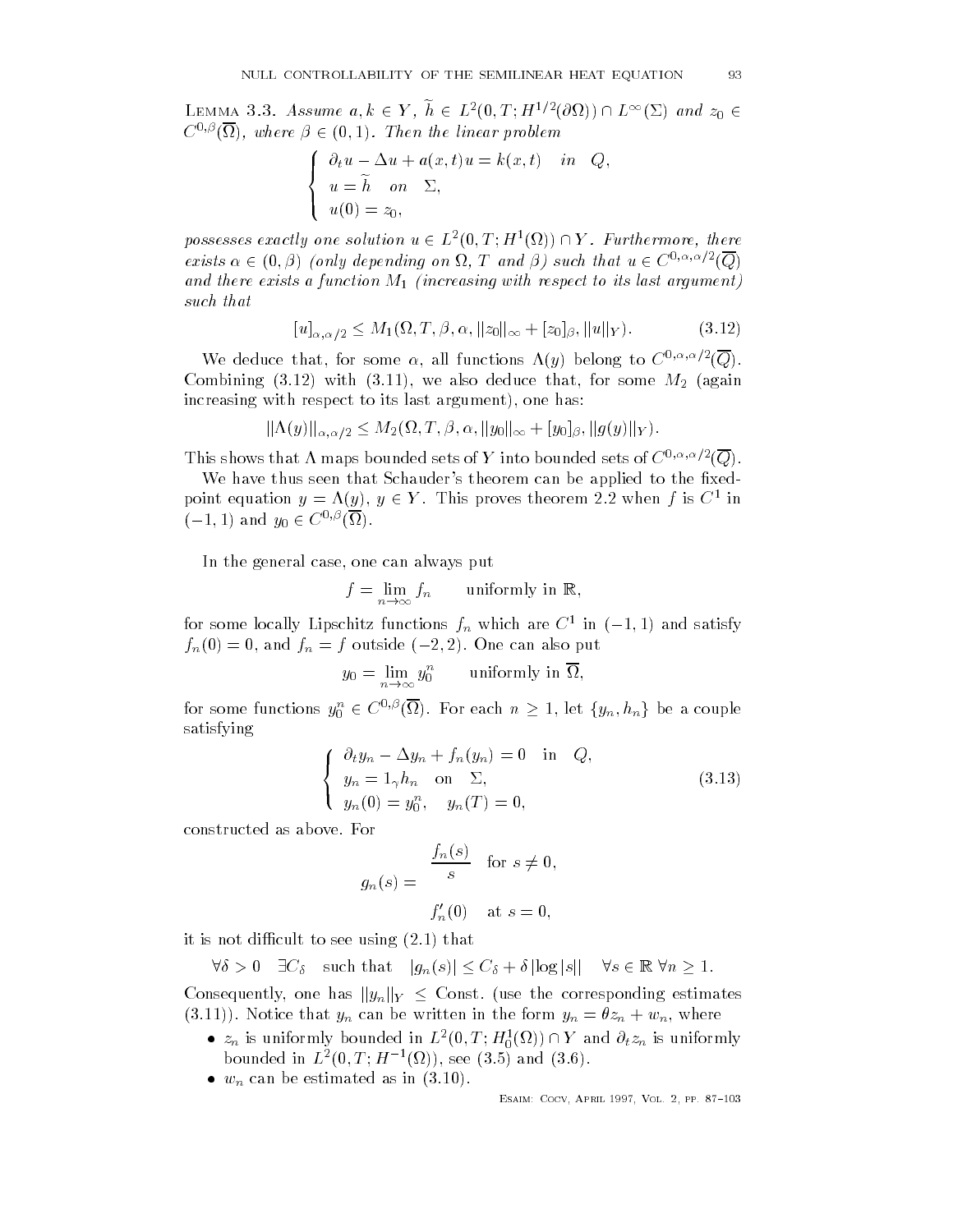mence, it can be assumed that  $y_n$  converges strongly in  $L$  (Q) and a.e. and  $\mathbb{1}_{\gamma}n_{n}$  converges (at least) weakly in  $L^{2}(0,1;H^{\gamma_{1}}(0\Omega_{2})))$ . We can thus take limits in (3.13) as  $n \to \infty$  and obtain (1.5) together with the equality  $y(T) =$ 0. This proves theorem 2.2.

#### - The proof of the internal controllability result

In this section, we will prove theorem  $2.1$ . As in the previous section, we will first assume that f is  $C^1$  in the open interval  $(-1,1)$  and  $y_0 \in C^{\sigma,\rho}(\Omega)$ for some  $\beta \in (0,1)$ . Again, we will use the function g given by  $(3.1)$ .

We will introduce a mapping  $y \mapsto \Pi(y)$  such that, for each  $y \in Y$ ,  $u =$  $\Pi(y)$  is, together with some  $v \in L^2(0,T;H)$ , a solution to the following problem

$$
\begin{cases}\n\partial_t u - \Delta u + g(y)u = 1_{\mathcal{O}} v & \text{in } Q, \\
u = 0 & \text{on } \Sigma, \\
u(0) = y_0, & u(T) = 0.\n\end{cases}
$$
\n(4.1)

This is made as follows

a) First, we fix a nonempty open, simply connected and regular set  $\mathcal{O}'\subset\subset$  $\mathcal{O}$ , we put

$$
\gamma = \partial \mathcal{O}', \qquad \Gamma = \partial \Omega
$$

and we denote by  $D$  the open set bounded by  $\gamma$  and  $\Gamma,$  i.e.  $D = \Omega \setminus \mathcal{O}'.$ 

b) Using lemma 3.2 in  $D\times (0,T),$  we assign to  $y$  a couple  $\{\hat{w}(\cdot;y), h(\cdot;y)\}$ satisfying

$$
\begin{cases}\n\partial_t \hat{w} - \Delta \hat{w} + g(y) \hat{w} = -\theta'(t) z(x, t; y) & \text{in} \quad D \times (0, T), \\
\hat{w} = 1_\gamma \hat{h} & \text{on} \quad \partial D \times (0, T), \\
\hat{w}(0) = 0 & \text{and} \quad \hat{w}(T) = 0 & \text{in} \ D.\n\end{cases}
$$
\n(4.2)

Here,  $z = z(\cdot, y)$  is the funique) solution to (5.4). One has

$$
\hat{w} \in L^{2}(0, T; H^{2}(D)) \cap L^{\infty}(D \times (0, T)), \quad \partial_{t}\hat{w} \in L^{2}(D \times (0, T)), \quad (4.3)
$$

$$
1_{\gamma}\hat{h} \in L^{2}(0,T;H^{3/2}(\partial D)) \cap L^{\infty}(\partial D \times (0,T))
$$
\n(4.4)

and

$$
\|\hat{w}\|_{L^{\infty}(D\times(0,T))} \le e^{C(1+\|g(y)\|_{Y})} \|y_{0}\|_{\infty}
$$
\n(4.5)

where  $C$  can depend only on  $\Omega,$   ${\cal O}'$  and  $T.$  We will denote by  $\bar w$  the extensionby-zero of  $\hat{w}$  to the whole set  $Q$ .

c) Let us set  $w = \eta \bar{w}$  and  $v = -2\nabla \eta \cdot \nabla \bar{w} - (\Delta \eta) \bar{w} + (1 - \eta) \theta' z(\cdot; y)$ . Here,  $\eta = \eta(x)$  is a  $\cup$   $\lnot$  cut-on function satisfying:

> $\eta = 1$  in a neighborhood of  $\Omega \setminus \mathcal{O},$  $\eta = 0$  in a neighborhood of  $\mathcal{O}'$

and  $0 \leq \eta \leq 1$ . Then, we put  $\Pi(y) = \theta z(\cdot; y) + w(\cdot; y)$ , with  $\theta$  being as in section 3, i.e. a function satisfying  $\theta \in C^{\infty}(0,T)$ ,  $\theta(t) = 1$  near  $t = 0$ ,  $\theta(t)=0$  near  $t=T$  and  $0\leq\theta\leq1.$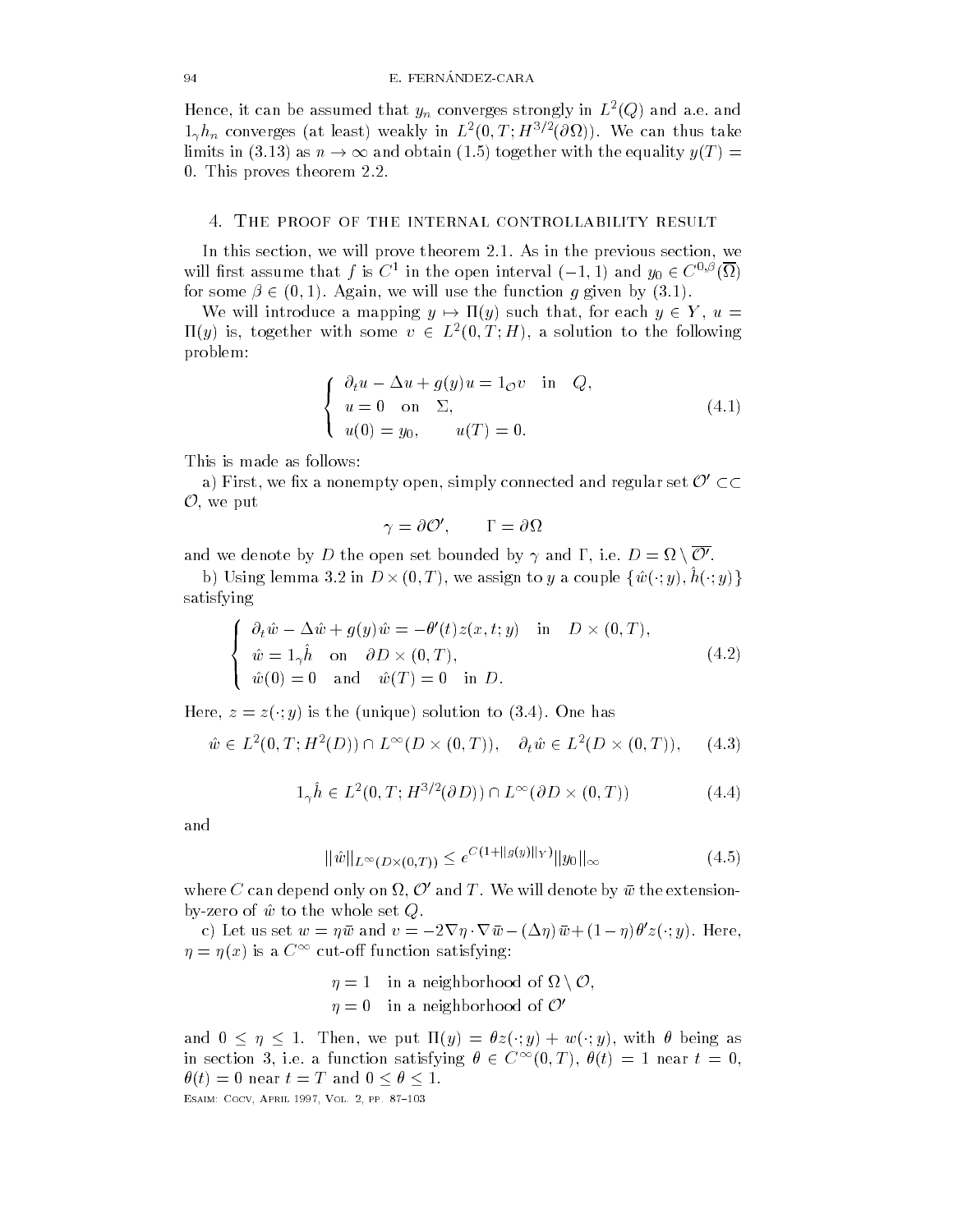It is to see that use that use the use that use the solution term is to see that use the solution of  $\mathcal{L}$ (4.1). From (4.9) (4.9) and (9.0), one has

$$
u \in L^2(0,T; H_0^1(\Omega)) \cap Y
$$
,  $v \in L^2(0,T; H)$ 

$$
\|\Pi(y)\|_{Y} \leq e^{C(1+\|g(y)\|_{Y})} \|y_0\|_{\infty}
$$

Consequently, 11 maps a ball  $B_R$  of Y into itself. It is also clear that  $y\mapsto$  $\mathbf{y}$  is a continuous mapping  $\mathbf{y}$  is a continuous mapping function  $\mathbf{y}$  is a continuous mapping function  $\mathbf{y}$  $(4.2)$ . This leads easily to the facts that  $\Pi(y) \in C^{0, \alpha, \alpha/2}(Q)$  and

$$
\|\Pi(y)\|_{\alpha,\alpha/2}\leq M_3(\Omega,T,\beta,\alpha,\|y_0\|_\infty+[y_0]_\beta,\|g(y)\|_Y)
$$

for all  $y \in Y$  and for some  $\alpha \in (0, \beta)$  (once more,  $M_3$  is increasing with re- $\mathbf{H}$  are to its last argument of  $\mathbf{H}$  argument sets of  $\mathbf{H}$  into bounded sets of  $\mathbf{H}$ sets of C-britriangler and we can apply Schauder's theorem to the fixed-point equation  $y = \Pi(y)$ ,  $y \in Y$ . This proves theorem 2.1 when f is C<sup>+</sup> in  $(-1, 1)$ and  $y_0 \in C^{\circ, \varphi}(\Omega)$ .

In order to prove the same result in the general case, we can argue as in section 3. Thus, introducing the functions  $f_n$  and  $y_0^n$ , we find for each  $n\geq 1$ a couple  $\{y_n,v_n\}$  satisfying

$$
\begin{cases}\n\partial_t y_n - \Delta y_n + f_n(y_n) = 1_{\mathcal{O}} v_n & \text{in } Q, \\
y_n = 0 \quad \text{on } \Sigma, \\
y_n(0) = y_0^n, \quad y_n(T) = 0\n\end{cases}
$$
\n(4.6)

and

$$
||y_n||_Y \leq \text{Const.}, \qquad ||v_n||_{L^2(0,T;H)} \leq \text{Const.}
$$

Hence, it can be assumed that  $y_n$  converges strongly in  $L^-(Q)$  and a.e. and  $1_\gamma v_n$  converges (at least) weakly in  $L$  (Q). Taking limits in (4.0), we obtain and  $\mathbf{r}$  and  $\mathbf{r}$  theorem is proved to the set of  $\mathbf{r}$ 

#### vi file proof of Elmini vie

We will return the controllability problem similar to  $\mathcal{H}$  . In the controllability problem similar to  $\mathcal{H}$ a suitable larger domain  $G\times (0,T)$ . We will present an argument, taken from [5] and [3], which leads to a function  $\tilde{w}$  that solves this problem in a generalized sense. Then, we will assign to  $\widetilde{w}$  a couple  $\{w,h\}$  satisfying  $(3.7)$ and we will check that and are satised Accordingly the proof will be divided in several steps

STEP 1: THE ANALYSIS OF AN AUXILIARY PROBLEM  $-$  Let  $\Omega$  and  $\gamma \subset \partial \Omega$ be as before and assume that  $a, k \in Y$ , with  $k = 0$  for  $0 < t < b$  and also for  $T-b < t < T$ . Let  $G \subset \mathbb{R}^N$  be a bounded, regular and open set with  $G \supset \Omega$  and  $\partial \Omega \cap \partial G = \Gamma = \partial \Omega \setminus \gamma.$  Let  $S_0 \subset \partial G$  be an open neighborhood of  $\Gamma$   $(S_0 \neq \partial G)$  and let us put

$$
S_1 = \partial G \setminus S_0, \quad \widetilde{\Sigma} = \partial G \times (0,T) \quad \text{and} \quad \widetilde{\Sigma}_i = S_i \times (0,T)
$$

for  $i = 1, 2$ . We will defible by a affit while extensions-by-zero to the whole set G  $\times$  (0,1) of the functions  $a$  and  $k$ , respectively. We will need the following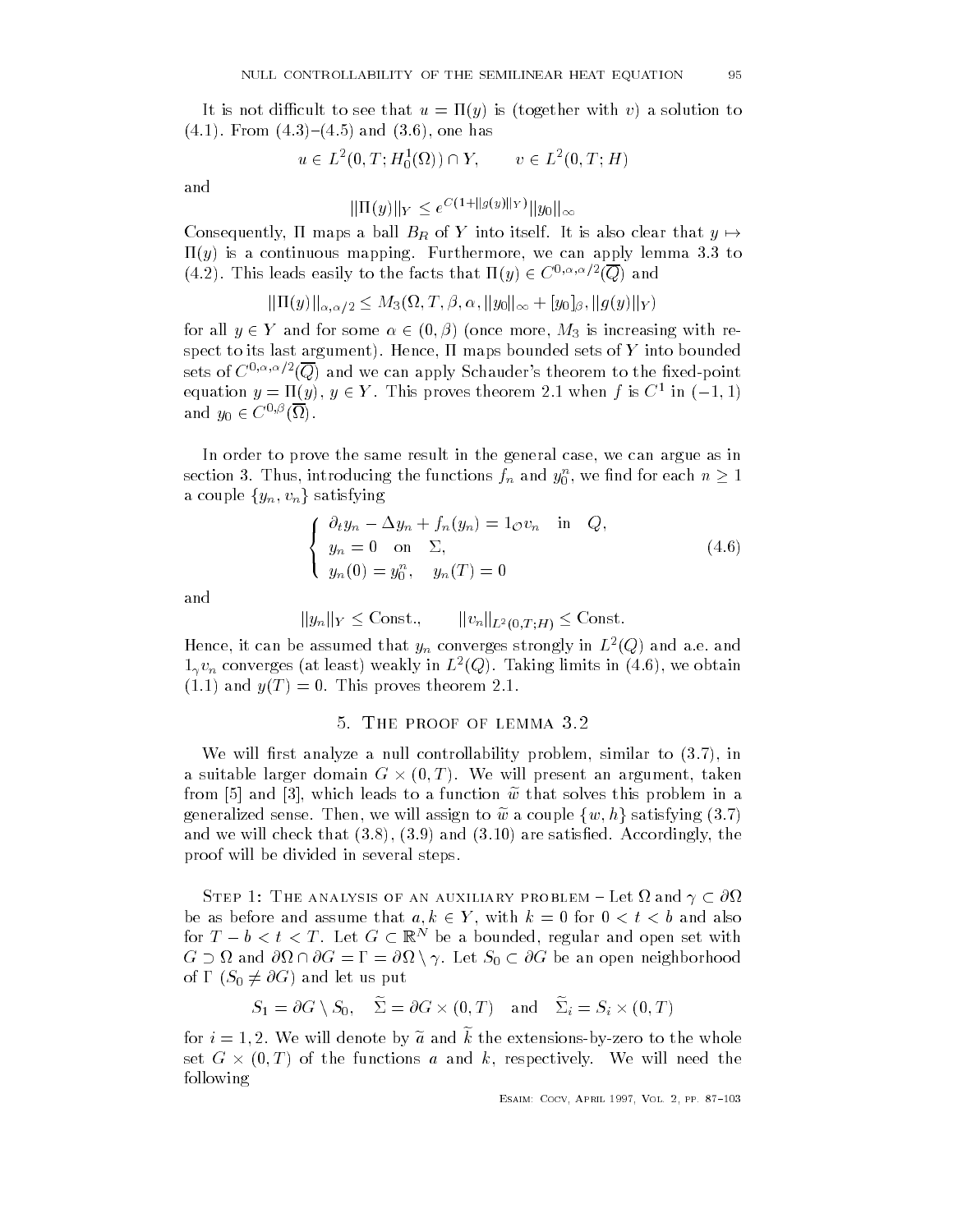LEMMA 5.1. There exists a positive function  $\rho^0 \in C^2(G)$  such that  $\nabla \rho^0 \neq 0$ in G and  $\partial_n \rho^0 \leq 0$  on  $S_0$ .

 $\frac{1}{1}$  the sequel normal derivative sequel normal derivative sequel normal derivative sequel normal derivative sequel normal derivative sequel normal derivative sequel normal derivative sequel normal derivative sequel  $\mathbb L$ emma is proved in see for another similar but discussed in erent results results results results results results results results in an orientation of the see of the see of the see of the see of the see of the see Let us introduce the space

$$
Z_0 = \{ q \in C^2(\overline{G} \times [0,T]); q = 0 \text{ on } \widetilde{\Sigma}, \partial_n q = 0 \text{ on } \widetilde{\Sigma}_1 \}.
$$

We will need a second lemma

LEMMA 0.2. There exists a positive function  $\rho$  (which is of class  $\cup$  th the set  $G \times (0, T)$  and depends only on  $G$ ,  $S_1$  and T) and there exist constants  $s_*(G, S_1, T, \|a\|_Y)$  and  $C_*(G, S_1, T)$  such that the following inequalities hold for all  $s \geq s_*$  and for all  $q \in Z_0$ :

$$
\begin{cases} \frac{1}{s} \iint \rho^{-2s} t (T - t) (|\partial_t q|^2 + |\Delta q|^2) \\ +s \iint \rho^{-2s} t^{-1} (T - t)^{-1} |\nabla q|^2 + s^3 \iint \rho^{-2s} t^{-3} (T - t)^{-3} |q|^2 \\ \leq C_* \iint \rho^{-2s} |\partial_t q + \Delta q - \tilde{a} q|^2. \end{cases} (5.1)
$$

Here, the integrals are extended to  $G\times (0,T)$  . Furthermore,  $s_*$  can be chosen of the form  $\sigma_1 + \sigma_2 ||a||_Y^{2/3}$ , where  $\sigma_1$  and  $\sigma_2$  only depend on G,  $S_1$  and T.

The inequalities is a region of  $\mathbf{A}$  are global Carlemans estimates associated to the theorem in the set of  $\mathbf{A}$ adjoint system in the main ideas needed for the main ideas needed for lemma in the proof of lemma in the proof are presented in  $\left[5\right]$  and  $\left[3\right]$ . Nevertheless, in order to clarify the situation as much as possible, we will give a complete proof of this lemma in the following section. This will serve to show that we can choose  $s_*$  as indicated above. Also, it will be seen that an admissible choice for  $\rho$  is

$$
\rho(x,t) = \exp\left(\frac{\rho^1(x)}{t(T-t)}\right),\,
$$

where  $p = \exp(\lambda p) - \exp(\lambda p)$ ,  $\lambda$  and  $p$  are large enough and  $p$  is the function furnished by lemma

Let us come back to the proof of lemma 3.2. Let us fix  $s$  and  $\rho$  such that holds Then

$$
[p,q] = \iint_{G \times (0,T)} \rho^{-2s} (\partial_t p + \Delta p - \widetilde{a}p) (\partial_t q + \Delta q - \widetilde{a}q)
$$

is a scalar product in  $Z_0$ . Let Z be the completion of  $Z_0$  for  $|\cdot,\cdot|$ . If  $q\in Z,$ the functions  $\rho^{-2s}t\, (T-t)|\partial_tq|^2,\, \rho^{-2s}t\, (T-t)|\Delta q|^2,$  etc. are integrable and is satised Let us put

$$
\langle l, q \rangle = - \iint_{G \times (0,T)} \widetilde{k} q \qquad \forall q \in Z.
$$

Then,  $l$  is a bounded linear form on  $Z$ . Indeed, using Hölder's inequality and the contract of the contract of the contract of the contract of the contract of the contract of the contract of the contract of the contract of the contract of the contract of the contract of the contract of the contra

$$
\left| \iint_{G \times (0,T)} \widetilde{k} \, q \right| \le E(G, S_1, T, k, s) \, [q, q]^{1/2} \qquad \forall q \in Z, \tag{5.2}
$$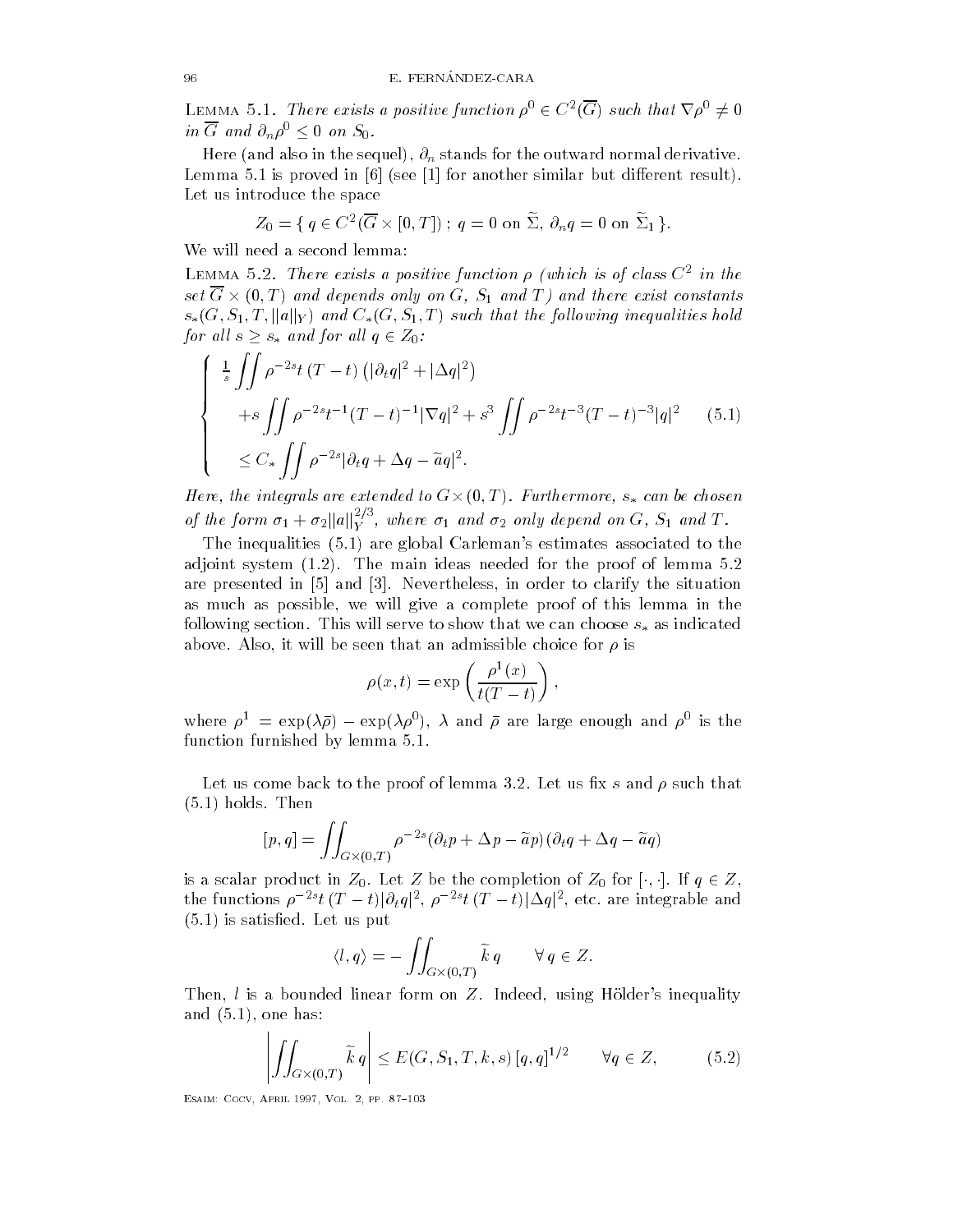$$
E(G, S_1, T, k, s) = C_*(G, S_1, T)^{1/2} s^{-3/2} \left( \iint_Q \rho^{2s} t^3 (T - t)^3 |k|^2 \right)^{1/2}.
$$
 (5.3)

But this is a finite quantity, in view of the assumptions on  $k$ . Consequently, there exists a unique solution  $p$  to the following problem:

$$
[p,q] = \langle l,q \rangle \quad \forall q \in Z, \quad p \in Z.
$$

Let us put  $w = \rho^{-2s}(\partial_t p + \Delta p - ap)$ . Obviously,  $w \in L^2(G \times (0,T))$  (in  $\frac{1}{2}$  it is not interesting than the more than the more than the more than the more than the more than the more than the more than  $\mathbf{r}$ is easy to deduce that

$$
\|\widetilde{w}\|_{L^2(G\times(0,T))} \le e^{C(1+\|a\|_Y^{2/3})} \|k\|_{L^2(Q)},
$$
\n(5.4)

where  $\mathbf{C} = \mathbf{C} \mathbf{C} \mathbf{C}$  and become it will be next step it will be next step it will be next step it will be next step it will be next step it will be next step if will be next step if will be next step if will shown that  $\tilde{w}$  is a generalized solution to a null controllability problem (in  $G \times (0, T)$ .

 $S$  i and the step  $\omega$  - In the sequel, hew constants  $\cup$  will appear, an them depending only on  $G, \cup_1, I$  and b. One has  $\sigma_t w - \Delta w + a w = \kappa$  in the usual distributional sense in  $G\times (0,T)$  since, for all  $\Phi\in \mathcal{D}(G\times (0,T)),$ one has

$$
\langle \partial_t \widetilde{w} - \Delta \widetilde{w} + \widetilde{a} \widetilde{w}, \Phi \rangle = - \iint_{G \times (0,T)} \widetilde{w} \left( \partial_t \Phi + \Delta \Phi - \widetilde{a} \Phi \right) = \iint_{G \times (0,T)} \widetilde{k} \Phi.
$$

One also has  $w \in C^{\circ}(0,T;H^{-1}(G))$  and  $w(0) = w(T) = 0$ . This stems from the following two facts

- $w \in L^2(G \times (0,T))$  and  $\partial_t w \in L^2(0,T;H^{-2}(G))$  (because  $\partial_t w \Delta w +$  $aw = k \in L^{\infty}(G \times (0,T))$ . Consequently,  $w \in C^{0}(0,T;H^{-1}(G))$ .
- If  $\Phi_1 \in \mathcal{D}(G)$ ,  $\Phi_2 \in C^1[0,T]$  and  $\Phi = \Phi_1(x)\Phi_2(t)$ , one has at the same time

$$
\iint_{G \times (0,T)} \widetilde{k} \Phi = \iint_{G \times (0,T)} (\partial_t \widetilde{w} - \Delta \widetilde{w} + \widetilde{a}\widetilde{w}) \Phi
$$

$$
= - \iint_{G \times (0,T)} \widetilde{w} (\partial_t \Phi + \Delta \Phi - \widetilde{a} \Phi) + \langle \widetilde{w}, \Phi \rangle|_{t=0}^{t=T}
$$

as a consequence of the previous regularity of we and twenty were also

$$
\iint_{G \times (0,T)} \widetilde{k} \, \Phi = - \iint_{G \times (0,T)} \widetilde{w} \left( \partial_t \Phi + \Delta \Phi - \widetilde{a} \Phi \right) \tag{5.5}
$$

(from the definition of w). Hence,  $w(0) = w(1) = 0$  in  $H^{-1}(G)$  (it was reasonable to expect something like this, since  $\widetilde{w}$  is the product of  $\rho^{-s}$ by a function of  $L^*(G \times (0,T)))$ .

Furthermore,  $w = 0$  on  $\Sigma_0 = S_0 \times (0,T)$  in an appropriate sense. Indeed, one has

•  $w \in L^2(G \times (0,T))$  and  $\Delta w \in H^{-1}(0,T;L^2(G))$ , whence w possesses a trace in  $H^{-1}(0,1)$ ;  $H^{-1}$   $\lceil (U(x)) \rceil$ .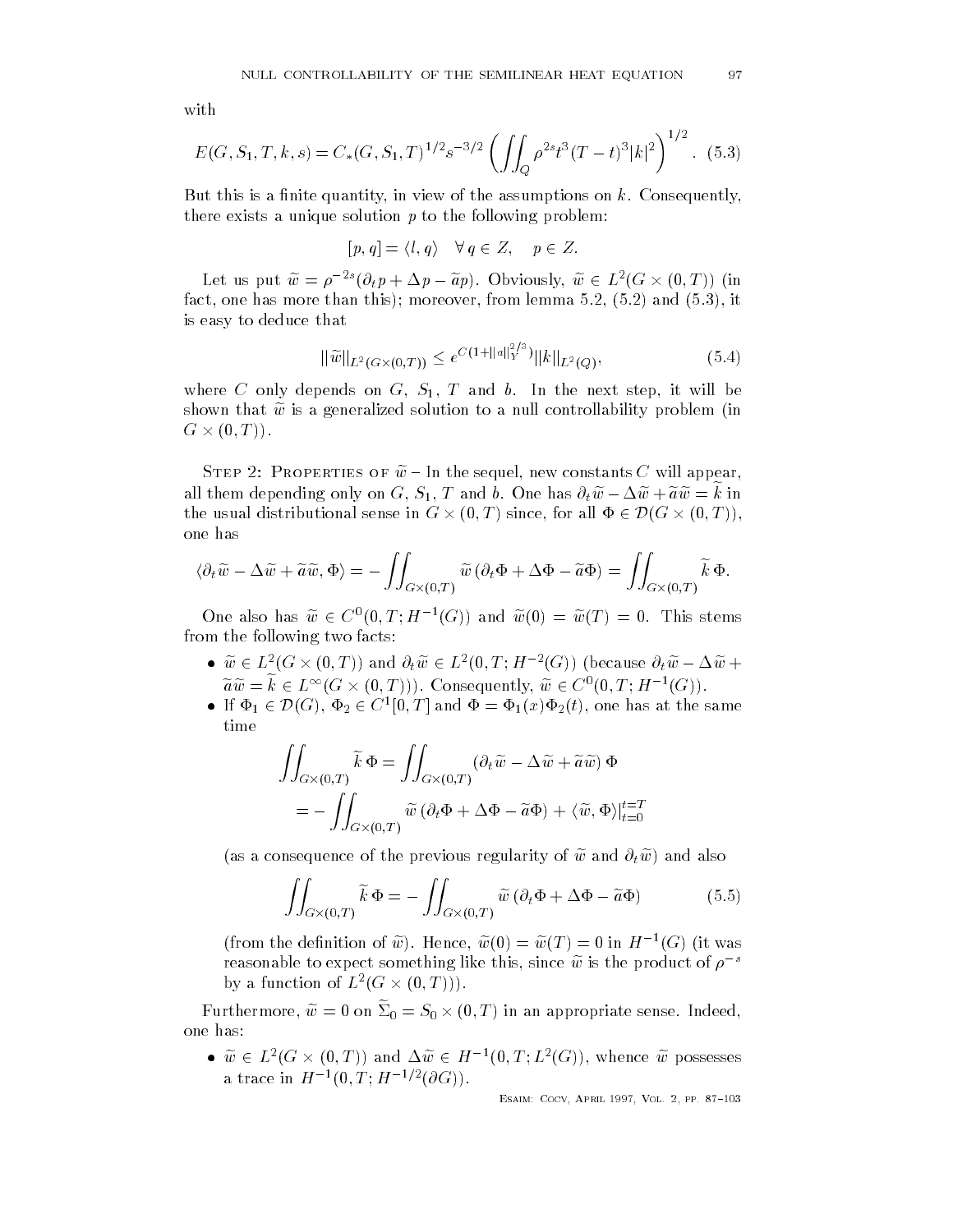• If  $\Phi_1 \in C^2(G)$ ,  $\Phi_2 \in \mathcal{D}(0,T)$  and  $\Phi = \Phi_1(x)\Phi_2(t)$  belongs to  $Z_0$ , one must have a structure of the structure of the structure of the structure of the structure of the structure of

$$
\iint_{G \times (0,T)} \widetilde{k} \, \Phi = \iint_{G \times (0,T)} (\partial_t \widetilde{w} - \Delta \widetilde{w} + \widetilde{a} \widetilde{w}) \, \Phi
$$
  
= 
$$
- \iint_{G \times (0,T)} \widetilde{w} \left( \partial_t \Phi + \Delta \Phi - \widetilde{a} \Phi \right) + \{ \widetilde{w}, \partial_n \Phi \},
$$

as a consequence of the previous property. Here,  $\{\cdot,\cdot\}$  stands for the quality pairing concerning the spaces  $H^{-1}(0, I, H^{-1}(\partial G))$  and  $H_0^{\circ}(0,1;H^{-\gamma-1}(0\mathrm{G})),$  thus, the trace of w on  $\mathcal{Z}_0$  vanishes, as an ele- $\cup$   $\vee$   $\overline{\phantom{0}}$ ment of  $H^{-1}(0,1;H^{-1}(0,0)).$ 

From the previous considerations, one sees that  $\widetilde{w}$  solves, in some generalized sense, the following problem:

$$
\begin{cases}\n\frac{\partial_t \widetilde{w} - \Delta \widetilde{w} + \widetilde{a}(x, t) \widetilde{w} = \widetilde{k}(x, t) & \text{in} \quad G \times (0, T), \\
\widetilde{w} = 0 & \text{on} \quad \widetilde{\Sigma}_0, \\
\widetilde{w}(0) = 0 & \text{and} \quad \widetilde{w}(T) = 0 & \text{in} \quad G.\n\end{cases}
$$

STEP 3: THE DEFINITION AND PROPERTIES OF  $w$  and  $h$  - Let us denote by  $w$  the restriction to  $Q$  of  $w$ . Let  $\eta_0 \in C^\infty(G)$  be a cut-off function with supp  $\eta_0 \subset G \cup S_0$ ,  $\eta_0 \equiv 1$  in a neighborhood of  $\Omega$  and  $0 \leq \eta_0 \leq 1$ . Let us set we-computer shows that we are shown that we have a simple computation shows that we computer we computed w

$$
\begin{cases}\n\frac{\partial_t \widetilde{w}_0 - \Delta \widetilde{w}_0 + \widetilde{a}(x, t) \widetilde{w}_0 = \widetilde{g}_0(x, t) & \text{in} \quad G \times (0, T), \\
\widetilde{w}_0 = 0 & \text{on} \quad \widetilde{\Sigma}, \\
\widetilde{w}_0(0) = 0 & \text{and} \quad \widetilde{w}_0(T) = 0 & \text{in} \quad G,\n\end{cases}
$$

where  $\tilde{g}_0 = \eta_0 k - 2\nabla\eta_0\cdot\nabla\tilde{w} - (\Delta\eta_0)\tilde{w}$ , is a function in  $L^2(0,T;H^{-1}(G))$ . Hence,  $w_0 \in L^2(0,T; H^1_0(G)) \cap C^0(0,T; L^2(G))$  and  $w \in L^2(0,T; H^1(\Omega)) \cap$  $\cup$   $\{0,1\}$   $H$  ). It follows that  $w$  satisfies  $\{0.7\}$  for some  $n$ . From the usual energy estimates the denimies of  $g_0$  and  $\tau$  for  $\eta$  and discussion of  $\tau$ 

$$
\|\tilde{w}_0\|_{L^2(0,T;H_0^1(G))} + \|\tilde{w}_0\|_{L^\infty(0,T;L^2(G))} \le e^{C(1+\|a\|_Y)} \|k\|_{L^2(Q)}.
$$
 (5.6)

It remains to see that the see that  $\mathbf{r}$  is a set of the see that the see that the see that the see that the see that the see that the see that the see that the see that the see that the see that the see that the see

Let  $\eta_1\ \in\ C^\infty(G)$  be a second cut-off function such that  $\eta_1\ \equiv\ 1$  in a neighborhood of  $\Omega$ ,  $0 \leq \eta_1 \leq 1$  and supp  $\eta_1 \subset \set{\eta_0 = 1}$ . Let us introduce  $\mathbf{u}$  is a new measure with  $\mathbf{u}$  and  $\mathbf{u}$ 

$$
\begin{cases}\n\frac{\partial_t \widetilde{w}_1 - \Delta \widetilde{w}_1 + \widetilde{a}(x, t) \widetilde{w}_1 = \widetilde{g}_1(x, t) & \text{in} \quad G \times (0, T), \\
\widetilde{w}_1 = 0 & \text{on} \quad \widetilde{\Sigma}, \\
\widetilde{w}_1(0) = 0 & \text{and} \quad \widetilde{w}_1(T) = 0 & \text{in} \quad G,\n\end{cases}
$$

where  $\tilde{g}_1 = \eta_1 k - 2\nabla\eta_1 \cdot \nabla \tilde{w}_0 - (\Delta \eta_1) \tilde{w}_0$ , is a function in  $L^2(G \times (0,T)).$ Hence,  $w_1 \in L^2(0,T;H^2(G)) \cap C^0(0,T;H^1_0(G)),$   $\partial_t w_1 \in L^2(G \times (0,T));$  once more from the energy estimates the density of  $\mathbf{J} \mathbf{1}$  and  $\mathbf{J} \mathbf{1}$  and  $\mathbf{J} \mathbf{1}$ 

$$
\{\begin{aligned}\n\|\widetilde{w}_1\|_{L^2(0,T;H^2(G))} + \|\widetilde{w}_1\|_{L^{\infty}(0,T;H^1_0(G))} + \|\partial_t \widetilde{w}_1\|_{L^2(G\times(0,T))} \\
&\leq e^{C(1+\|a\|_Y)} \|\widetilde{g}_1\|_{L^2(G\times(0,T))} \leq e^{C(1+\|a\|_Y)} \|k\|_Y.\n\end{aligned}
$$
\nM: Cocv, APRL 1997, Vol. 2, PP. 87-103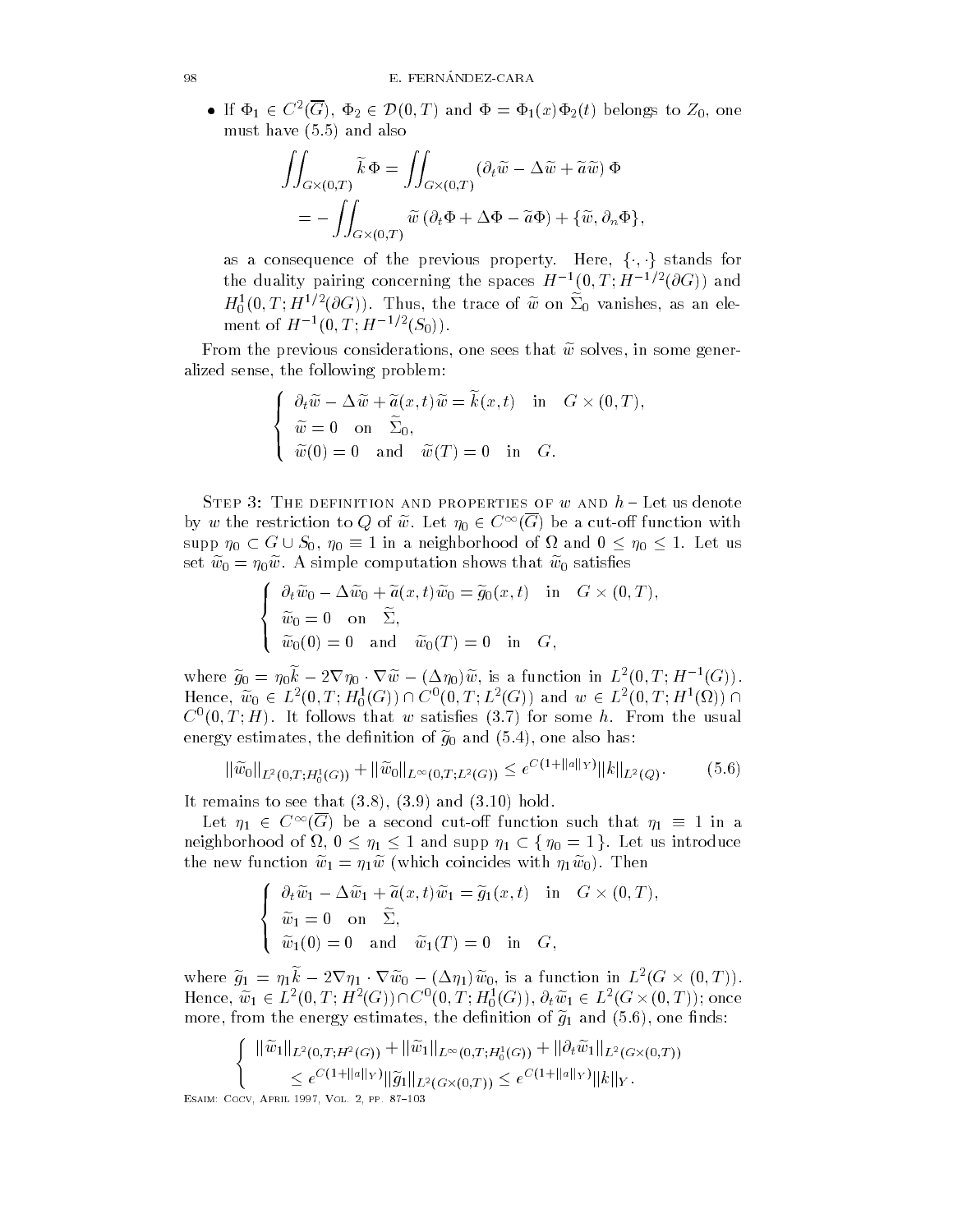Since w is the restriction to Q of the function we we have actually proved  $(3.8), (3.9)$  and  $(3.10),$  except for the estimate of  $\|w\|_Y.$ 

Now, we can introduce a third cut-off function  $\eta_2 \in C^\infty(G)$  such that,  $\eta_2 \equiv 1$  in a neighborhood of  $\Omega$ ,  $0 \leq \eta_2 \leq 1$  and supp  $\eta_2 \subset \{\eta_1 = 1\}$ . This leads to which coincides with the sees that the sees that the sees that the sees that the sees that the sees t

$$
\begin{cases}\n\frac{\partial_t \widetilde{w}_2 - \Delta \widetilde{w}_2 + \widetilde{a}(x, t) \widetilde{w}_2 = \widetilde{g}_2(x, t) & \text{in} \quad G \times (0, T), \\
\widetilde{w}_2 = 0 & \text{on} \quad \widetilde{\Sigma}, \\
\widetilde{w}_2(0) = 0 & \text{and} \quad \widetilde{w}_2(T) = 0 & \text{in} \quad G,\n\end{cases}
$$

where  $g_2\in L^2(0,T;H^1(G))\cap L^\infty(0,T;L^2(G))$  .

For simplicity, let us assume that  $N \leq 3$  (a similar argument holds when  $N \geq 4$  after introducing additional cut-off functions). Then,  $g_2 \in$  $L$  (0, 1 ;  $L$  (G)). Consequently, we can use theorem 0.1 (Cn. 11) and theorem 7.1 (Ch. III) of [7], which give  $w_2\in L^\infty(G\times (0,T))$  and

$$
\|\widetilde{w}_2\|_{L^{\infty}(G\times(0,T))} \leq C \left( \|a\|_{Y} + \|\widetilde{g}_2\|_{L^2(0,T;L^6(G))} \right)^p
$$

for some  $p > 0$ . This yields the desired estimate for  $\|w\|_Y$ . Hence, lemma 3.2 is proved

### of file froot of Emmitted.

In this section,  $\|\cdot\|$  and  $((\cdot, \cdot))$  will stand for the norm and the scalar product in  $L^2(G \times (0,T))$ , respectively. We will use the standard convention for the sum of repeated indices. Furthermore, all integrals below are extended to G  $\times$  (U, T) (unless otherwise specified).

We will denote by  $A$  and  $C$  generic constants which can depend only on the data G S and T In our argument of the data C in our argument of the data constants of the data constants o etc. depending on the same data will also be needed. Let us put

$$
\varphi(x,t) = \frac{\rho^1(x)}{t(T-t)}
$$
 and  $\rho(x,t) = \exp\left(\frac{\rho^1(x)}{t(T-t)}\right)$ ,

where  $p_i = \exp(\lambda p_i - \exp(\lambda p_i)$ ,  $\lambda$  is large enough this choice is made below),  $\rho > \rho^+$  in G and  $\rho^+$  is the function given by lemma 3.1. We will prove (3.1) for this function  $\rho$ .

Let q be given in  $\mathcal{Z}_0$  and set  $\psi = \rho^{-1}q,$  where s is also chosen below. Let us put  $w = \partial_t q + \Delta q - \tilde{a}q$ . Then

$$
M_1 \psi + M_2 \psi
$$
  
=  $(\partial_t \psi + 2s \nabla \varphi \cdot \nabla \psi) + (\Delta \psi + s^2 |\nabla \varphi|^2 \psi + s(\partial_t \varphi) \psi)$  (6.1)  
=  $w_s - (s(\Delta \varphi) - \tilde{a}) \psi$ ,

where  $w_s = \rho^{-s}w$ . We deduce the following identity:

$$
||M_1\psi||^2 + ||M_2\psi||^2 + 2((M_1\psi, M_2\psi)) = ||w_s - (s(\Delta\varphi) - \tilde{a})\psi||^2 \qquad (6.2)
$$
  
ESAM: GOCV-APBL 1997, Vol. 2. PP. 87-103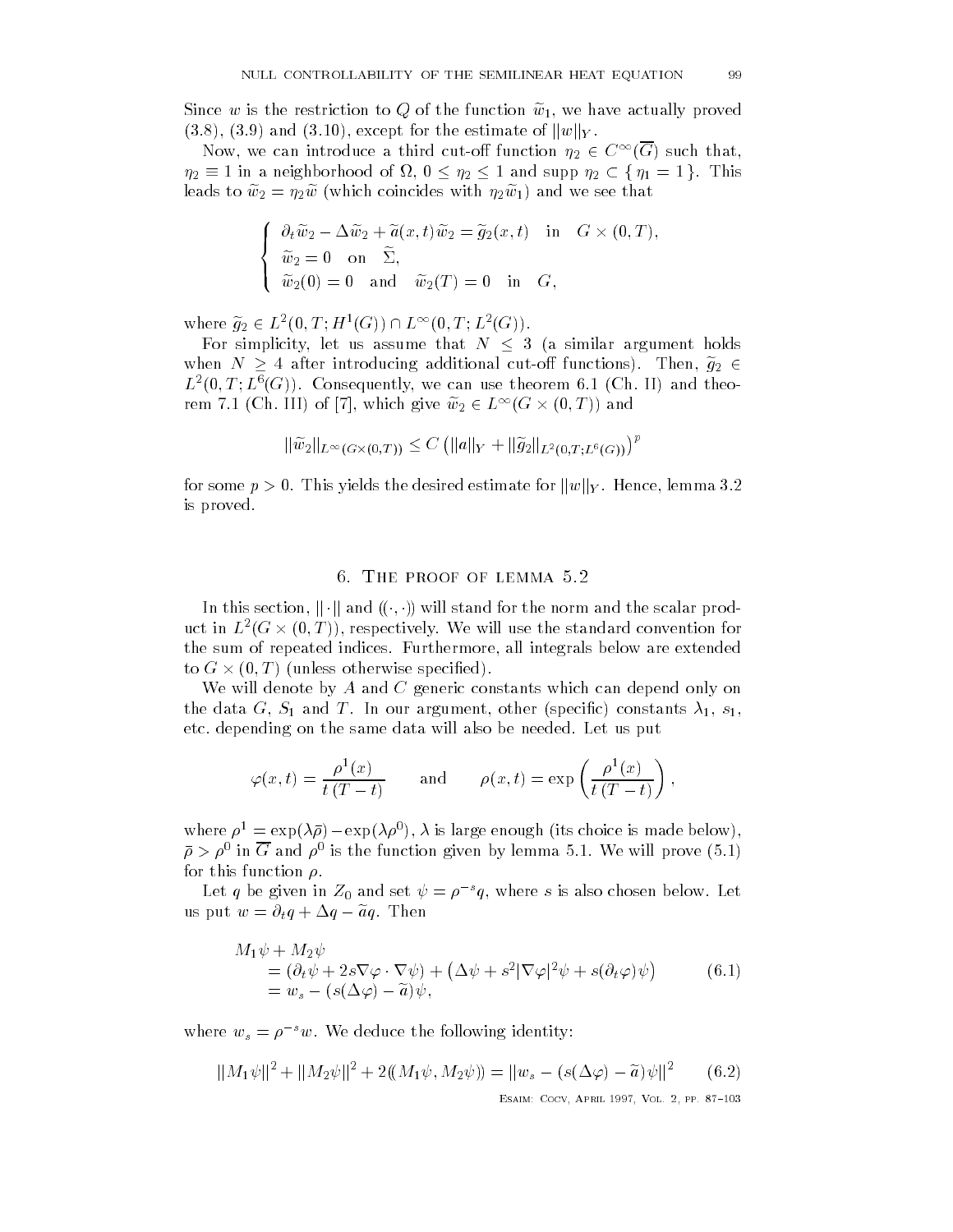Now let us analyze the scalar product in

$$
\begin{aligned}\n&((M_1\psi, M_2\psi)) \\
&= \iint \partial_t \psi \Delta \psi + 2s \iint (\nabla \varphi \cdot \nabla \psi) \Delta \psi \\
&+ s^2 \iint \partial_t \psi |\nabla \varphi|^2 \psi + 2s^3 \iint (\nabla \varphi \cdot \nabla \psi) |\nabla \varphi|^2 \psi \\
&+ s \iint \partial_t \psi (\partial_t \varphi) \psi + 2s^2 \iint (\nabla \varphi \cdot \nabla \psi) (\partial_t \varphi) \psi \\
&= I_1 + 2sI_2 + s^2I_3 + 2s^3I_4 + sI_5 + 2s^2I_6.\n\end{aligned}
$$

First, one has:

$$
I_1 = -\frac{1}{2} \iint \partial_t |\nabla \psi|^2 = 0.
$$

After integration by parts and some manipulation, one easily finds:

$$
I_2 = \iint \left( -\partial_i \partial_j \varphi + \frac{1}{2} (\Delta \varphi) \delta_{ij} \right) \partial_i \psi \partial_j \psi + \frac{1}{2} \iint_{\widetilde{\Sigma}_0} \partial_n \varphi |\partial_n \psi|^2.
$$

Also

$$
I_3 = -\frac{1}{2} \iint \partial_t |\nabla \varphi|^2 |\psi|^2, \qquad I_5 = -\frac{1}{2} \iint \partial_t^2 \varphi |\psi|^2
$$

and

$$
I_6 = -\frac{1}{2} \iint (\partial_i(\partial_t \varphi) \partial_i \varphi + \partial_t \varphi \Delta \varphi) |\psi|^2.
$$

Finally, integration by parts also leads to

$$
I_4 = \iint \left( -\partial_i \partial_j \varphi - \frac{1}{2} (\Delta \varphi) \delta_{ij} \right) \partial_i \varphi \partial_j \varphi |\psi|^2.
$$

Consequently

$$
\|M_1\psi\|^2 + \|M_2\psi\|^2 + 4s^3 \iint (-\partial_i \partial_j \varphi) \partial_i \varphi \partial_j \varphi |\psi|^2 + 2s \iint_{\widetilde{\Sigma}_0} \partial_n \varphi |\partial_n \psi|^2 + 2 \iint (s(\Delta \varphi) |\nabla \psi|^2 - s^3(\Delta \varphi) |\nabla \varphi|^2 |\psi|^2) = \|w_s - (s(\Delta \varphi) - \widetilde{a})\psi\|^2 + 4s \iint (\partial_i \partial_j \varphi) \partial_i \psi \partial_j \psi + s \iint \partial_i^2 \varphi |\psi|^2 + 2s^2 \iint (2\partial_i \partial_t \varphi \partial_i \varphi + (\partial_t \varphi) \Delta \varphi) |\psi|^2.
$$
 (6.3)

Using the particular form of  $\varphi$  we see that, for some  $\lambda_1$  and for all  $\lambda \geq \lambda_1$ , one must have

$$
(-\partial_i \partial_j \varphi) \partial_i \varphi \partial_j \varphi = e^{3\lambda \rho^0} \frac{\lambda^3}{t^3 (T-t)^3} (\partial_i \partial_j \rho^0 + \lambda \partial_i \rho^0 \partial_j \rho^0) \partial_i \rho^0 \partial_j \rho^0
$$
  
 
$$
\geq A\lambda |\nabla \varphi|^3 + A|\nabla \varphi|^3
$$

here A does not depend on T We also see that

$$
|\partial_t^2 \varphi| + |\partial_i \partial_t \varphi \partial_i \varphi| + |\partial_t \varphi \Delta \varphi| + |\Delta^2 \varphi| \le C |\nabla \varphi|^3.
$$
 (6.4)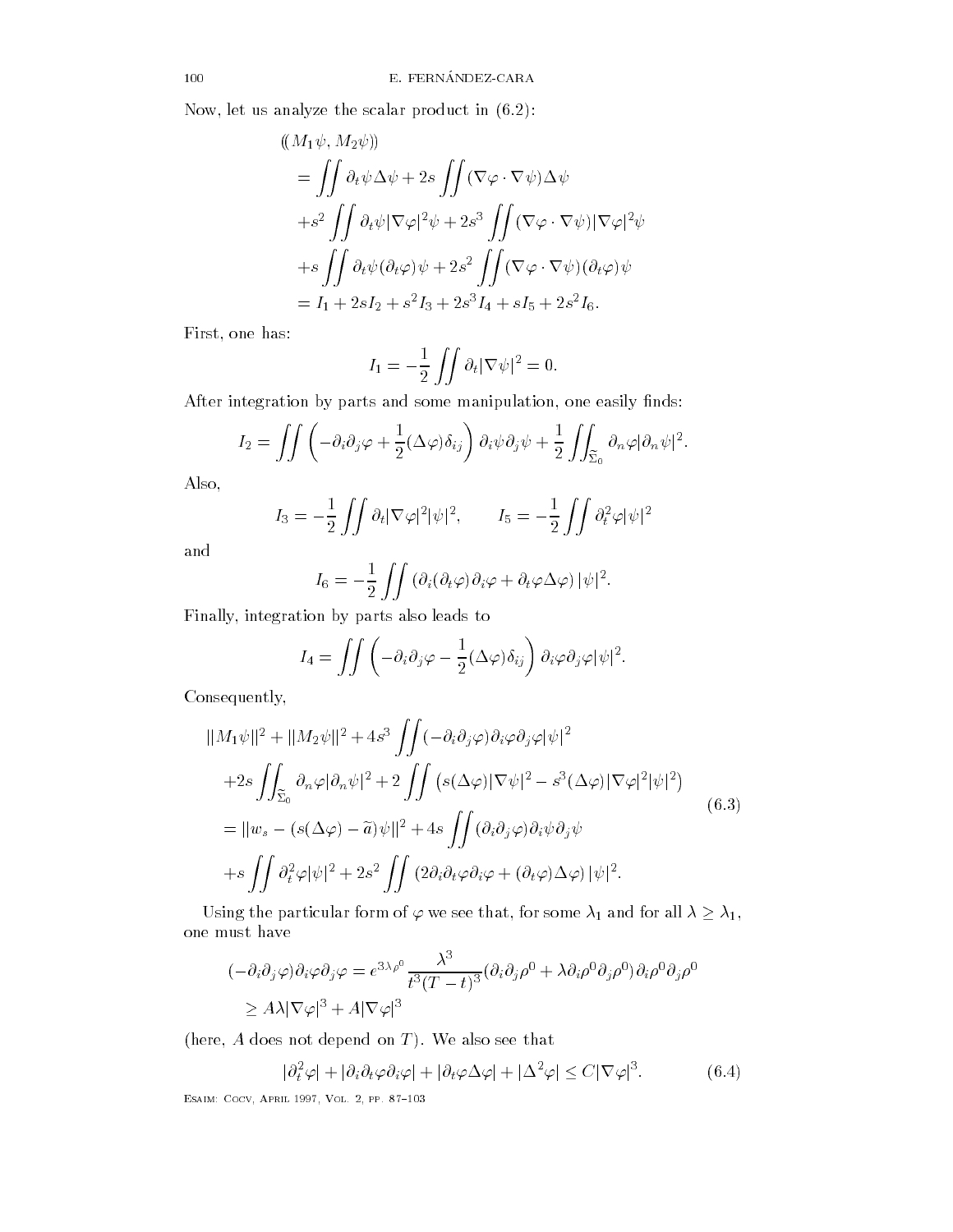Consequently

$$
+s \iint \partial_t^2 \varphi |\psi|^2 + 2s^2 \iint (2\partial_i \partial_t \varphi \partial_i \varphi + \partial_t \varphi \Delta \varphi) |\psi|^2
$$
  

$$
\leq Cs^2 \iint |\nabla \varphi|^3 |\psi|^2,
$$

and the last two terms in the last two terms in the third term in the third term in the third term in the third term in the third term in the third term in the third term in the third term in the third term in the third t left for  $s$  large enough. This and the fact that  $\partial_n \varphi \geq 0$  on  $\Sigma_0$  lead to the following for  $\lambda \geq \lambda_1$  and  $s \geq s_1 + s_2 ||a||_Y^{2/3}$ : Y

$$
||M_1\psi||^2 + ||M_2\psi||^2
$$
  
+
$$
As^3 \lambda \iint |\nabla \varphi|^3 |\psi|^2 + As^3 \iint |\nabla \varphi|^3 |\psi|^2
$$
  

$$
\leq ||w_s||^2 + 4s \iint (\partial_i \partial_j \varphi) \partial_i \psi \partial_j \psi
$$
  

$$
-2 \iint (s(\Delta \varphi) |\nabla \psi|^2 - s^3 (\Delta \varphi) |\nabla \varphi|^2 |\psi|^2).
$$

On the other hand from we notice that

$$
J = \iint (s(\Delta \varphi) |\nabla \psi|^2 - s^3(\Delta \varphi) |\nabla \varphi|^2 |\psi|^2)
$$
  
= 
$$
\frac{s}{2} \iint (\Delta^2 \varphi) |\psi|^2 + s^2 \iint \partial_t \varphi(\Delta \varphi) |\psi|^2
$$
  
+
$$
s \iint (M_1 \psi - w_s + (s(\Delta \varphi) - \tilde{a}) \psi) (\Delta \varphi) \psi,
$$

whence

$$
|J| \leq \frac{1}{2} ||M_1 \psi||^2 + ||w_s||^2 + C \iint (|\tilde{a}|^2 + s|\Delta^2 \varphi| + s^2 |\nabla \varphi|^3 + s^2 |\Delta \varphi|^2) |\psi|^2.
$$

 $U$ sing again again again again inequalities which must hold must hold must hold must hold must hold must hold must hold must hold must hold must hold must hold must hold must hold must hold must hold must hold must hold for all  $s \geq s_3 + s_4 ||a||_Y^{2/3}$ :  $\boldsymbol{Y}$  and  $\boldsymbol{Y}$ 

$$
\|M_1\psi\|^2 + \|M_2\psi\|^2
$$
  
+ $As^3\lambda \iint |\nabla \varphi|^3 |\psi|^2 + As^3 \iint |\nabla \varphi|^3 |\psi|^2$   
 $\leq C \|w_s\|^2 + 4s \iint (\partial_i \partial_j \varphi) \partial_i \psi \partial_j \psi.$  (6.5)

There exists  $s_5$  such that

$$
||M_2\psi||^2 + As^3 \iint |\nabla \varphi|^3 |\psi|^2 \ge \frac{A}{s} \iint |\nabla \varphi|^{-1} |\Delta \psi|^2 \tag{6.6}
$$

for all  $s \geq s_5$ . Indeed, one has:

$$
\frac{1}{s} \iint |\nabla \varphi|^{-1} |\Delta \psi|^2
$$
  
= 
$$
\frac{1}{s} \iint |\nabla \varphi|^{-1} (M_2 \psi - (s^2 |\nabla \varphi|^2 \psi + s \partial_t \varphi \psi))^2
$$
  

$$
\leq ||M_2 \psi||^2 + Cs^3 \iint |\nabla \varphi|^3 |\psi|^2.
$$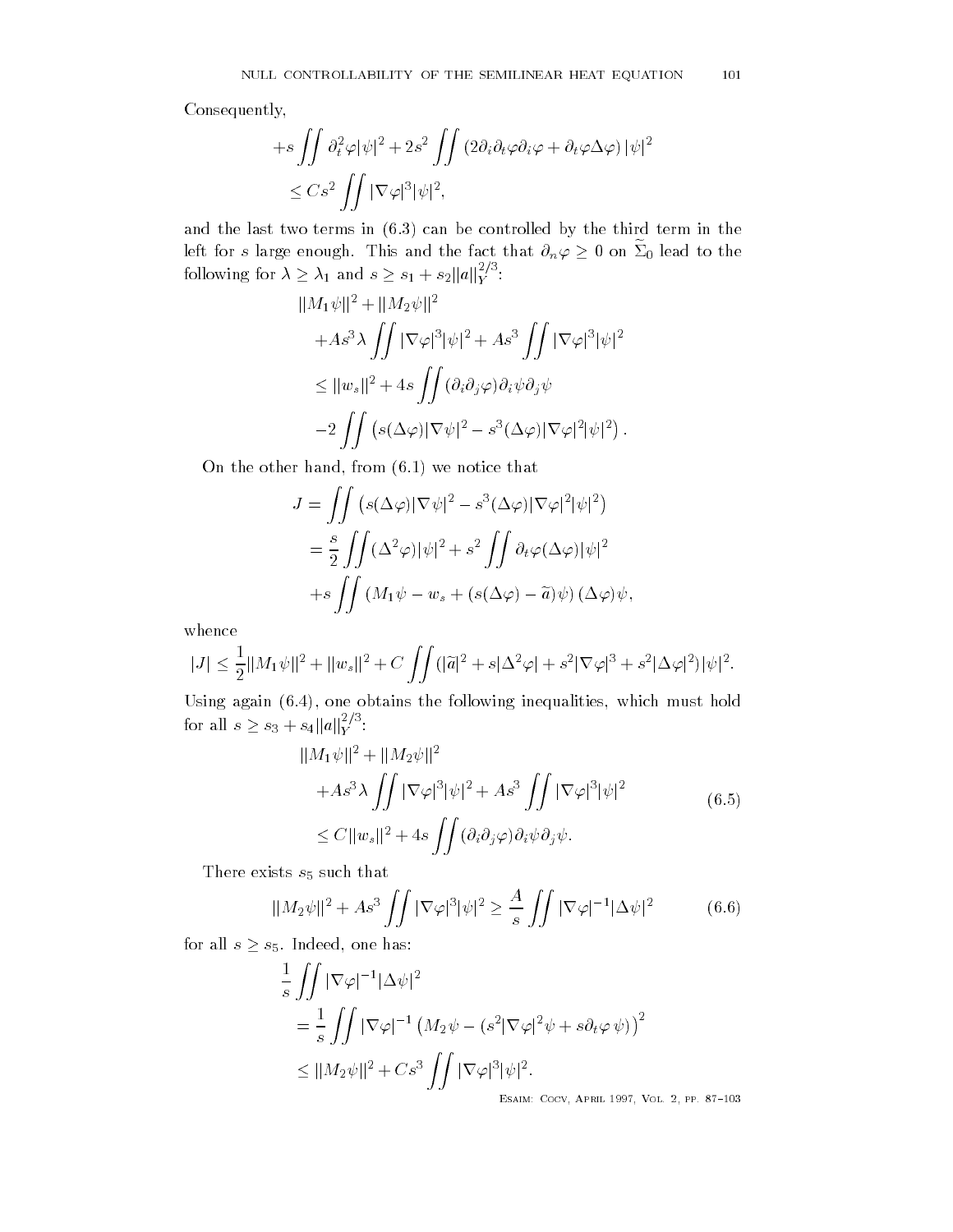Also

$$
\frac{1}{s} \iint |\nabla \varphi|^{-1} |\Delta \psi|^2 + s^3 \lambda \iint |\nabla \varphi|^3 |\psi|^2 \ge As \lambda^{1/2} \iint |\nabla \varphi| \cdot |\nabla \psi|^2 \quad (6.7)
$$

for all  $s \geq s_6$  for some  $s_6 \geq s_5$ . This can be seen as follows:

$$
s\lambda^{1/2} \iint |\nabla \varphi| |\nabla \psi|^2
$$
  
=  $s\lambda^{1/2} \iint |\nabla \varphi| (-\Delta \psi) \psi - \frac{1}{2} s \lambda^{1/2} \iint \nabla |\nabla \varphi| \cdot \nabla (\psi^2)$   
 $\leq \frac{1}{2s} \iint |\nabla \varphi|^{-1} |\Delta \psi|^2 + \frac{1}{2} s^3 \lambda \iint |\nabla \varphi|^3 |\psi|^2 + \frac{1}{2} s \lambda^{1/2} \iint (\Delta |\nabla \varphi|) |\psi|^2.$ 

 $\mathbf{r}$  and  $\mathbf{r}$  and  $\mathbf{r}$  and  $\mathbf{r}$  and  $\mathbf{r}$  and  $\mathbf{r}$  and  $\mathbf{r}$  and  $\mathbf{r}$  and  $\mathbf{r}$  and  $\mathbf{r}$  and  $\mathbf{r}$  and  $\mathbf{r}$  and  $\mathbf{r}$  and  $\mathbf{r}$  and  $\mathbf{r}$  and  $\mathbf{r}$  and  $\mathbf{r}$  and

$$
\|M_1\psi\|^2 + \frac{1}{s} \iint |\nabla \varphi|^{-1} |\Delta \psi|^2
$$
  
+s $\lambda^{1/2} \iint |\nabla \varphi| |\nabla \psi|^2 + s^3 \lambda \iint |\nabla \varphi|^3 |\psi|^2$   
 $\leq C \|w_s\|^2 + Cs \iint (\partial_i \partial_j \varphi) \partial_i \psi \partial_j \psi$ 

for all  $s \geq s_6 + s_4 \|a\|_Y^{2/5}$  and  $Y^{\circ}$  and all  $\lambda \geq \lambda_1$ . We can thus choose (and fix)  $\lambda$ such the large depending on G  $\sim$  such the last term in the last term in the last term in the last term in the last term in the last term in the last term in the last term in the last term in the last term in the last te right with the fourth term in the left. After this, we can write

$$
||M_1\psi||^2 + \frac{1}{s} \iint |\nabla \varphi|^{-1} |\Delta \psi|^2
$$
  
+ $s \iint |\nabla \varphi| |\nabla \psi|^2 + s^3 \iint |\nabla \varphi|^3 |\psi|^2$   
 $\leq C ||w_s||^2.$ 

It is also true that, for some  $s_7 \geq s_6$  and for all  $s \geq s_7$ ,

$$
||M_1\psi||^2 + s \iint |\nabla \varphi| |\nabla \psi|^2 \geq \frac{A}{s} \iint |\nabla \varphi|^{-1} |\partial_t \psi|^2.
$$

Indeed, when  $s$  is sufficiently large, one has:

$$
\frac{1}{s} \iint |\nabla \varphi|^{-1} |\partial_t \psi|^2
$$
  
= 
$$
\frac{1}{s} \iint |\nabla \varphi|^{-1} (M_1 \psi - 2s \nabla \varphi \cdot \nabla \psi)^2
$$
  

$$
\leq ||M_1 \psi||^2 + Cs \iint |\nabla \varphi|^3 |\psi|^2.
$$

Consequently

$$
\frac{1}{s} \iint |\nabla \varphi|^{-1} \left( |\partial_t \psi|^2 + |\Delta \psi|^2 \right) \n+ s \iint |\nabla \varphi| |\nabla \psi|^2 + s^3 \iint |\nabla \varphi|^3 |\psi|^2 \n\leq C ||w_s||^2
$$
\n(6.8)